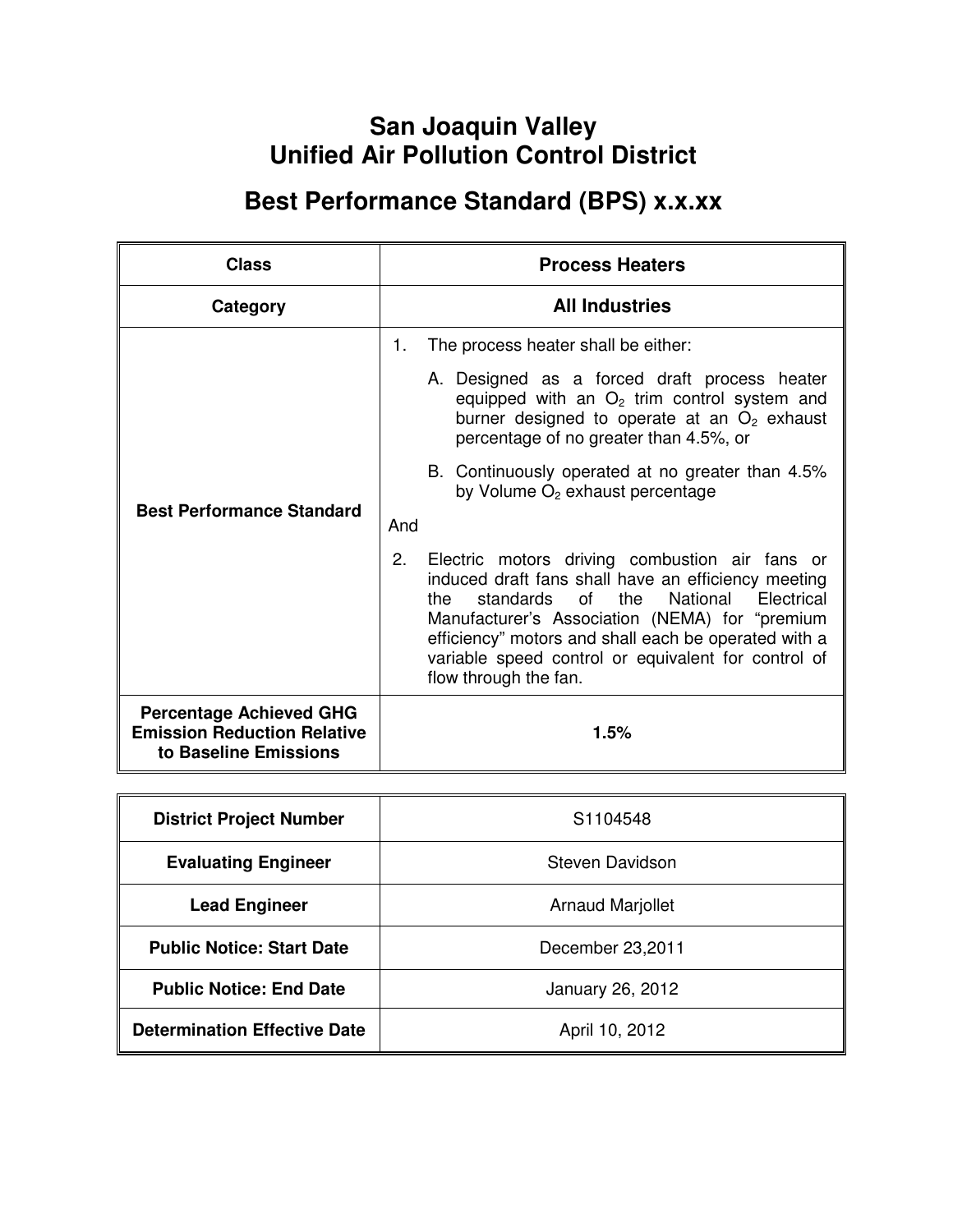# **TABLE OF CONTENTS**

## **l. Best Performance Standard (BPS) Determination Introduction**

- A. Purpose
- B. Definitions
- C. Determining Project Significance Using BPS

## **II. Summary of BPS Determination Phases**

### **lll. Class and Category**

### **lV. Public Notice of Intent**

### **V. BPS Development**

- STEP 1. Establish Baseline Emissions Factor for Class and Category
	- A. Representative Baseline Operation
	- B. Basis and Assumptions
	- C. Unit of Activity
	- D. Calculations
- STEP 2. List Technologically Feasible GHG Emission Control Measures
- STEP 3. Identify all Achieved-in-Practice GHG Emission Control Measures
- STEP 4. Quantify the Potential GHG Emission and Percent Reduction for Each Identified Achieved-in-Practice GHG Emission Control Measure
- STEP 5. Rank all Achieved-in-Practice GHG emission reduction measures by order of % GHG emissions reduction
- STEP 6. Establish the Best Performance Standard (BPS) for this Class and **Category**
- STEP 7. Eliminate All Other Achieved-in-Practice Options from Consideration as Best Performance Standard

#### **VI. Public Participation**

#### **VII. Appendices**

Appendix 1: Public Notice of Intent Appendix 2: Comments received during the initial public outreach Appendix 3: District Response to Comments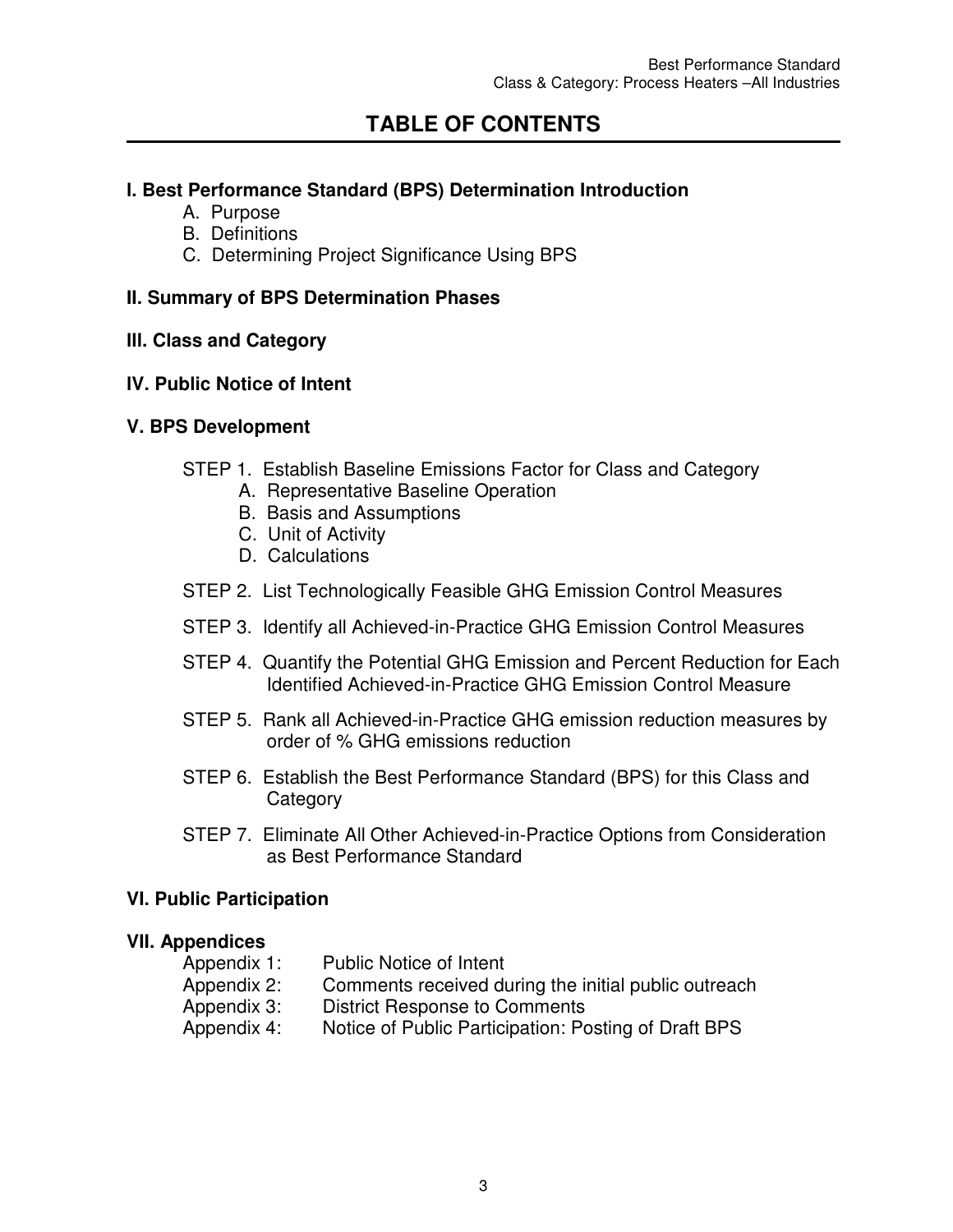## **I. Best Performance Standard (BPS) Determination Introduction**

## **A. Purpose**

To assist permit applicants, project proponents, and interested parties in assessing and reducing the impacts of project specific greenhouse gas emissions (GHG) on global climate change from stationary source projects, the San Joaquin Valley Air Pollution Control District (District) has adopted the polic*y: District Policy – Addressing GHG Emission Impacts for Stationary Source Projects Under CEQA When Serving as the Lead Agency.* This policy applies to projects for which the District has discretionary approval authority over the project and the District serves as the lead agency for CEQA purposes. Nonetheless, land use agencies can refer to it as guidance for projects that include stationary sources of emissions. The policy relies on the use of performance based standards, otherwise known as Best Performance Standards (BPS) to assess significance of project specific greenhouse gas emissions on global climate change during the environmental review process, as required by CEQA. Use of BPS is a method of streamlining the CEQA process of determining significance and is not a required emission reduction measure. Projects implementing BPS would be determined to have a less than cumulatively significant impact. Otherwise, demonstration of a 29 percent reduction in GHG emissions, from business-as-usual, is required to determine that a project would have a less than cumulatively significant impact.

## **B. Definitions**

Best Performance Standard for Stationary Source Projects for a specific Class and Category is the most effective, District approved, Achieved-in-Practice means of reducing or limiting GHG emissions from a GHG emissions source, that is also economically feasible per the definition of Achieved-in-Practice. BPS includes equipment type, equipment design, and operational and maintenance practices for the identified service, operation, or emissions unit class and category.

Business-as-Usual is - the emissions for a type of equipment or operation within an identified class and category projected for the year 2020, assuming no change in GHG emissions per unit of activity as established for the baseline period, 2002- 2004. To relate BAU to an emissions generating activity, the District proposes to establish emission factors per unit of activity, for each class and category, using the 2002-2004 baseline period as the reference.

Category is - a District approved subdivision within a "class" as identified by unique operational or technical aspects.

Class is - the broadest District approved division of stationary GHG sources based on fundamental type of equipment or industrial classification of the source operation.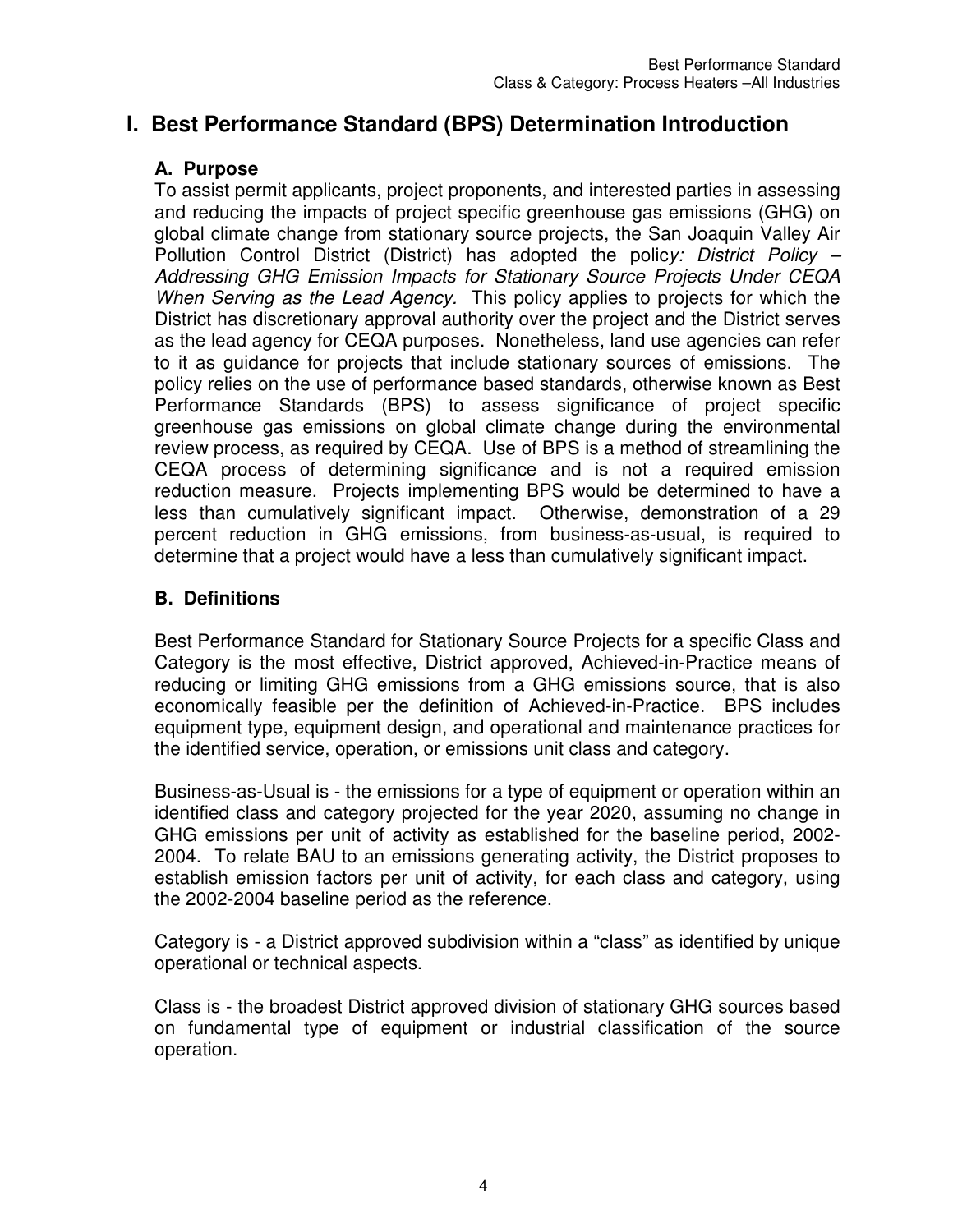## **C. Determining Project Significance Using BPS**

Use of BPS is a method of determining significance of project specific GHG emission impacts using established specifications. BPS is not a required mitigation of project related impacts. Use of BPS would streamline the significance determination process by pre-quantifying the emission reductions that would be achieved by a specific GHG emission reduction measure and pre-approving the use of such a measure to reduce project-related GHG emissions.

GHG emissions can be directly emitted from stationary sources of air pollution requiring operating permits from the District, or they may be emitted indirectly, as a result of increased electrical power usage, for instance. For traditional stationary source projects, BPS includes equipment type, equipment design, and operational and maintenance practices for the identified service, operation, or emissions unit class and category.

## **II. Summary of BPS Determination Process**

The District has established Process Heaters – All Industries as a separate class and category which requires implementation of a Best Performance Standard (BPS) pursuant to the District's Climate Change Action Plan (CCAP). The District's determination of the BPS for this class and category has been made using the BPS development process established in the District's Final Staff Report, *Addressing Greenhouse Gas Emissions under the California Environmental Quality Act.* A summary of the specific implementation of the phased BPS development process for this specific determination is as follows: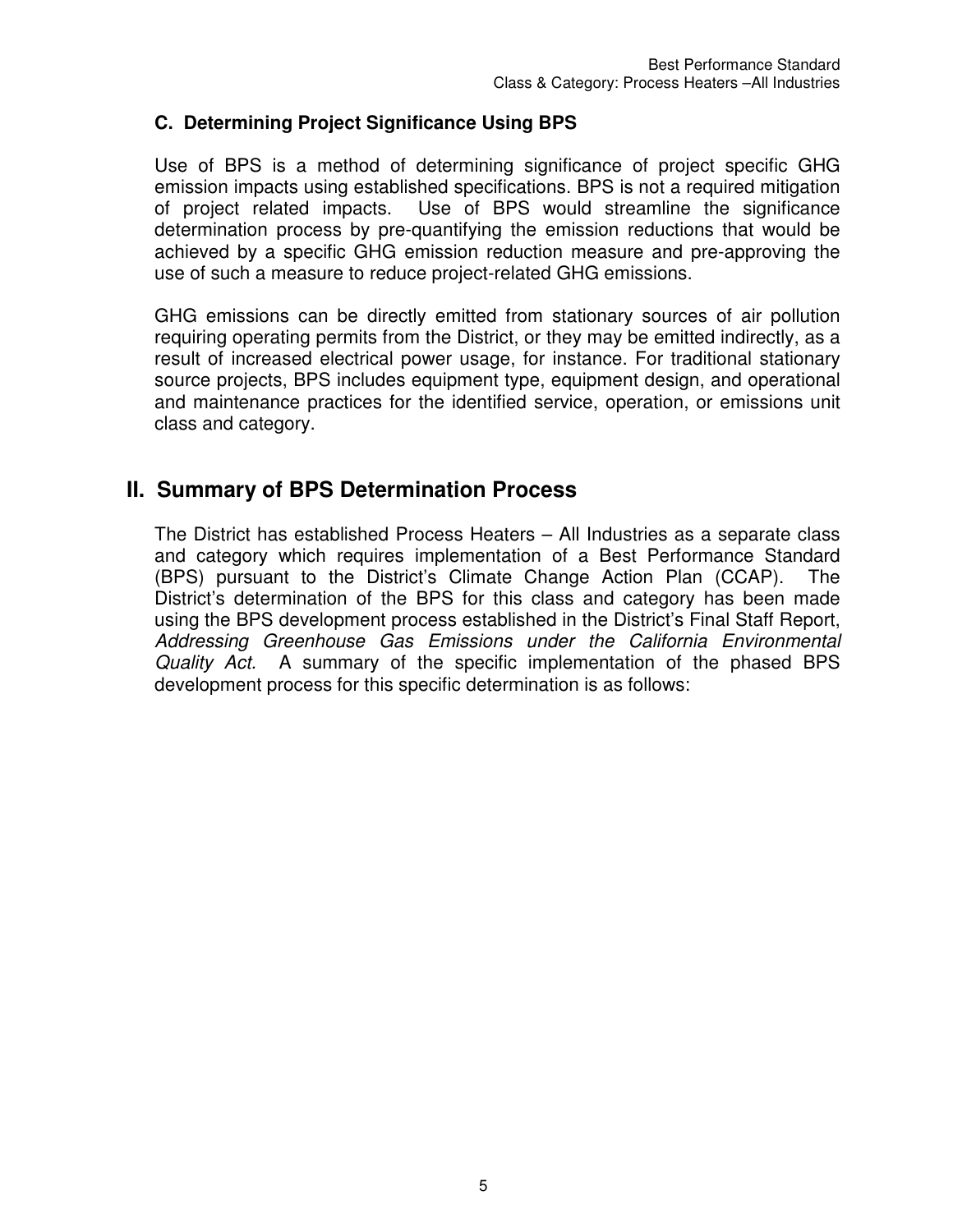|              | Table 1<br><b>BPS Development Process Phases for Process heaters</b>  |             |                                                                                                                          |
|--------------|-----------------------------------------------------------------------|-------------|--------------------------------------------------------------------------------------------------------------------------|
| <b>Phase</b> | <b>Description</b>                                                    | <b>Date</b> | <b>Description</b>                                                                                                       |
| 1            | <b>Public Notice</b><br>of Intent                                     | 09/28/2010  | The District's intent notice is attached as Appendix 1                                                                   |
| 2            | <b>BPS</b><br>Development                                             | 12/20/2011  | See evaluation document.                                                                                                 |
| 3            | Public<br>Participation:<br><b>Public Notice</b><br><b>Start Date</b> | 12/23/2011  | A Draft BPS evaluation was provided for public<br>comment. The District's notification will be attached<br>as Appendix 3 |
| 4            | Public<br>Participation:<br><b>Public Notice</b><br><b>End Date</b>   | 1/26/2012   | No public comments were received during the period.                                                                      |
| 5            | Finalization                                                          | 4/10/2012   | The BPS established in this evaluation document is<br>effective on the date of finalization.                             |

## **III. Class and Category**

**Process Heaters** are recognized as a distinct class based on the following:

• A process heater is defined as any fuel fired combustion equipment which transfers heat from combustion gases to fluid or process streams.

Process heaters are a distinct class with respect to the District's prohibitory rules for criteria pollutant emissions (Rules 4306, 4307, 4308 and 4320).

Process heaters differ from boilers and steam generators as process heaters are not limited to boiling or raising the temperature of fluid.

Process heaters differ from dryers as process heaters do not dry or cure material by direct contact with the products of combustion.

Process heaters differ from dehydrators as process heaters do not drive free fluid from products like fruits, vegetables, and nuts, at an accelerated rate without damage to the product.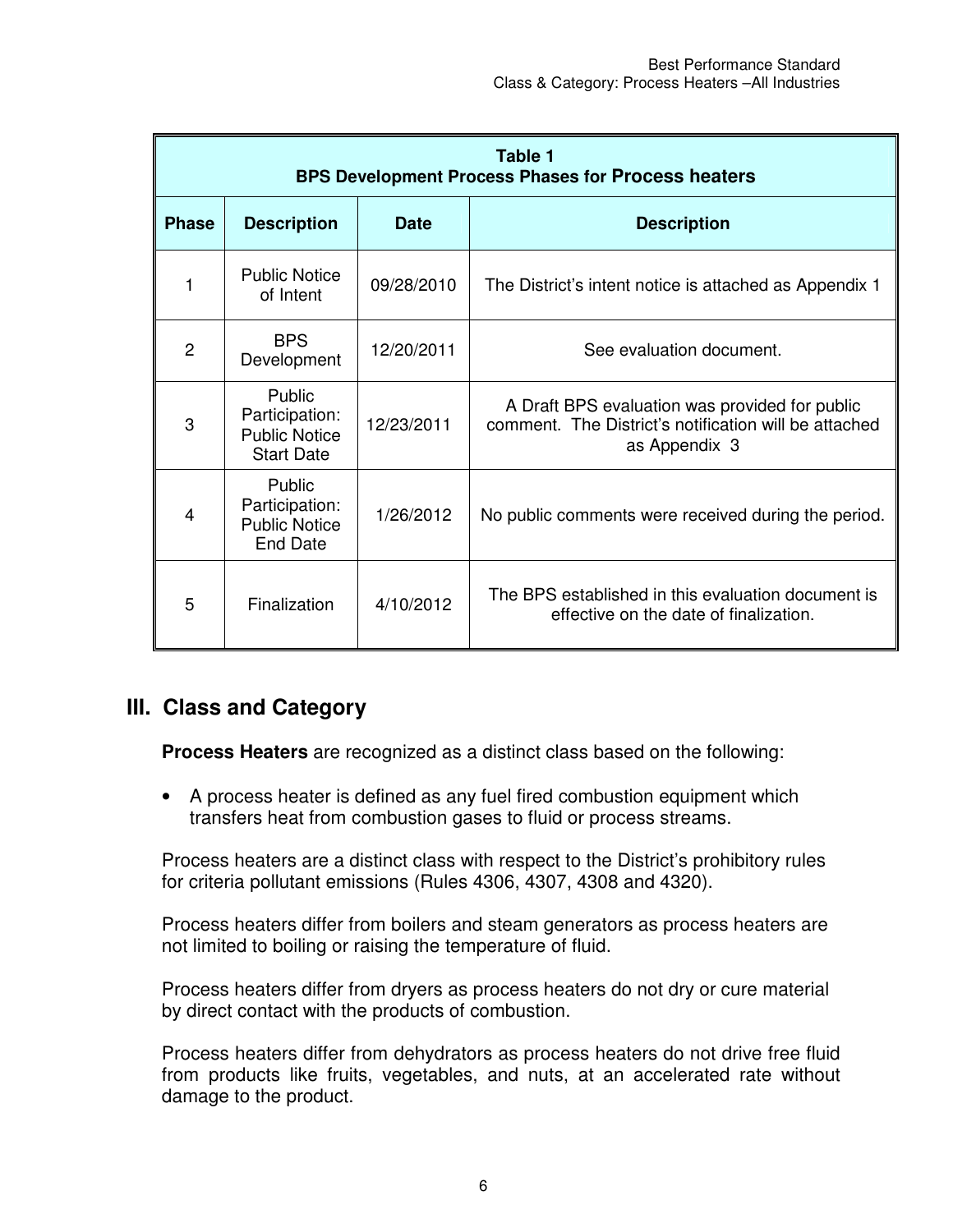There are no other subcategories of process heaters identified; therefore, this BPS determination applies to process heaters used in all industries.

## **IV Public Notice of Intent**

Prior to developing the development of BPS for this class and category, the District published a Notice of Intent. Public notification of the District's intent to develop BPS for this class and category was sent on September 28, 2010 to individuals registered with the CCAP list server. The District's notification is attached as Appendix 1.

The District received the following comments:

- 1. It is inappropriate to apply a thermal efficiency standard to thermal fluid heaters based on the Higher Heating Value (HHV) of fuels.
- 2. Fluid heater thermal efficiency is process dependent and should not be regulated generically.
- 3. The thermal efficiency of thermal fluid heater systems have not been measured with a degree of accuracy required for a policy establishment.
- 4. Convection sections are not practical on thermal fluid heaters as the return fluid temperature is very high.
- 5. Testing emission per unit of Btu output delivered to the process would be extremely costly.
- 6. BTU input size and operating temperature would affect performance.

Comments received during the initial public outreach were considered during this determination and are presented in Appendix 2. A summary of the comments and the District Response can be found in Appendix 3.

## **V. BPS Development**

## **STEP 1. Establish Baseline Emissions Factor for Class and Category**

The Baseline Emission Factor (BEF) is defined as the three-year average (2002-2004) of GHG emissions for a particular class and category of equipment in the San Joaquin Valley (SJV), expressed as annual GHG emissions per unit of activity. The Baseline Emission Factor was calculated by determining facilities within the SJVAPCD that operated natural design process heaters in 2002 though 2004. Source tests for these units were examined to determine the median  $O<sub>2</sub>$  levels of process heaters. These process heaters were exclusively of natural draft design. The mean of these facilities medians was used to determine the Baseline emissions factor.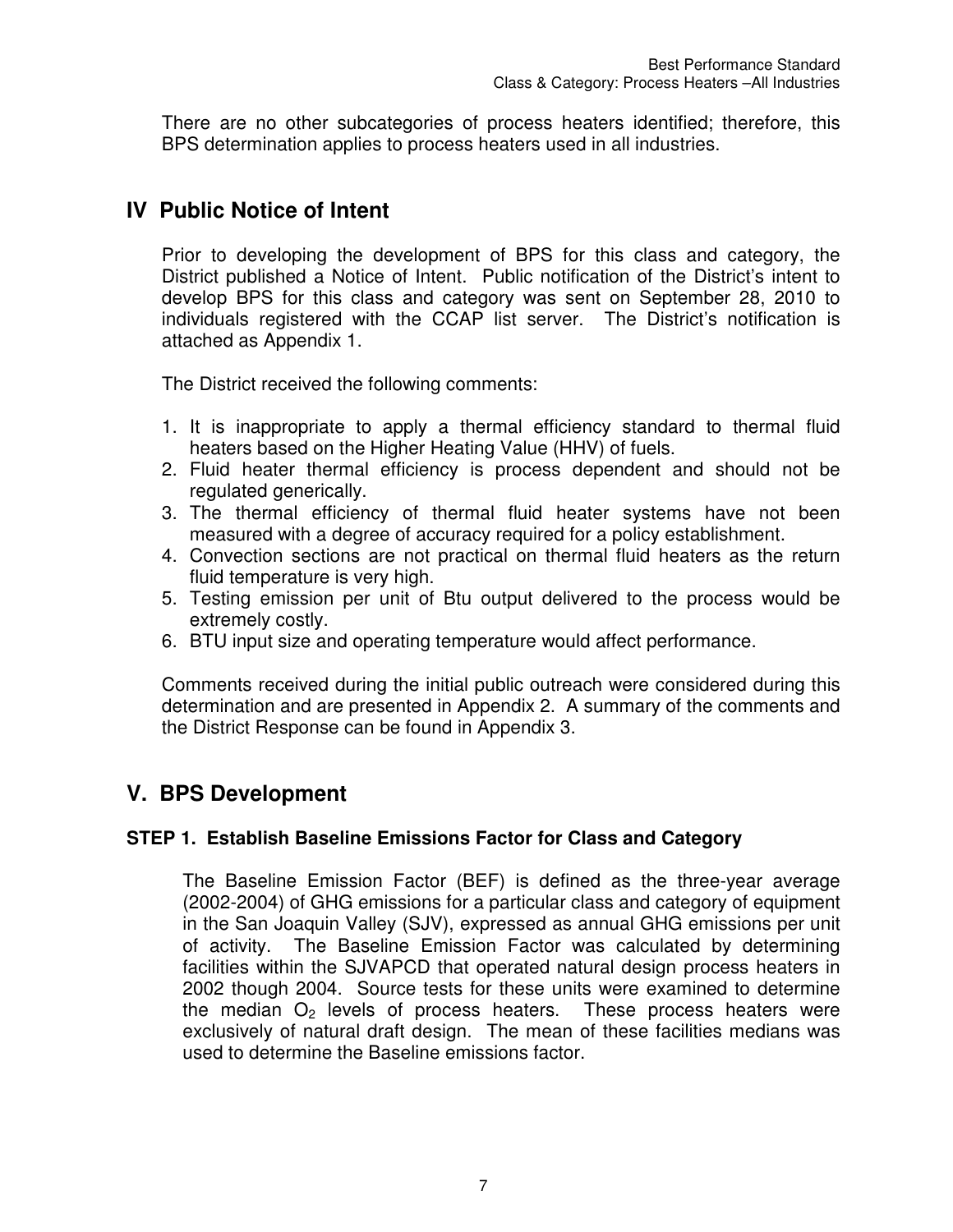## **A. Representative Baseline Operation**

For all industries, the representative baseline operation has been determined to be a natural draft design process heater. This determination is based on a review of District permitted process heaters in use during 2002-2004*.*

## **B. Basis and Assumptions**

- All direct GHG emissions are the result of the combustion of natural gas in the process heater.
- Unit of Activity is 1 MMBtu of heat **delivered** to the process (absorbed duty of the heater)
- Natural draft heaters operate with 6.4% O2
- Stack temperature is 800 F (most are in range of 600-1000 depending upon the feed temperature and the convective surface area)
- Air contains 20.75% O2
- For purposes of analysis, air and flue gas are assumed to have the same molecular weight =  $28.0$  (actually air =  $28.8$ , flue gas = approx. 27.8 for natural gas)
- For natural gas, net heating value (NHV) =  $90\%$ <sup>\*</sup> higher heating value (HHV)
- F factor for natural gas is 8,578 scf/MMBtu (HHV) at 60 F.
- Heat capacity  $(c_p)$  of air and flue gas is 0.26 Btu/lb-F (= 0.011 Btu/scf-F)
- The GHG emission factor for natural gas combustion is 117 lb-CO<sub>2</sub>e per MMBtu of natural gas fired (per CCAR document)<sup>1</sup>
- Indirect emissions are produced due to operation of the electric air blower motor

 $^{1}$ EF CO<sub>2</sub>e  $=$  52.92 kg/MMBtu x 2.2046 kg/lb  $= 116.67 \rightarrow 117$  lb·CO<sub>2</sub>e/MMBtu (natural gas fired)

## **C. Unit of Activity**

To relate Business-as-Usual to an emissions generating activity, it is necessary to establish an emission factor per unit of activity, for the established class and category, using the 2002-2004 baseline period as the reference. The resulting emission factor is a combination of direct emissions from fuel consumption and indirect emissions from electricity consumption.

The useful output of the process heaters cannot be correlated to product produced, because the amount of heat and its impact on each system is difficult to determine on an individual basis, and varies considerably due to the varying purposes for the system and industries. Therefore, Unit of Activity is 1 MMBtu of heat delivered to the process (absorbed duty of the heater).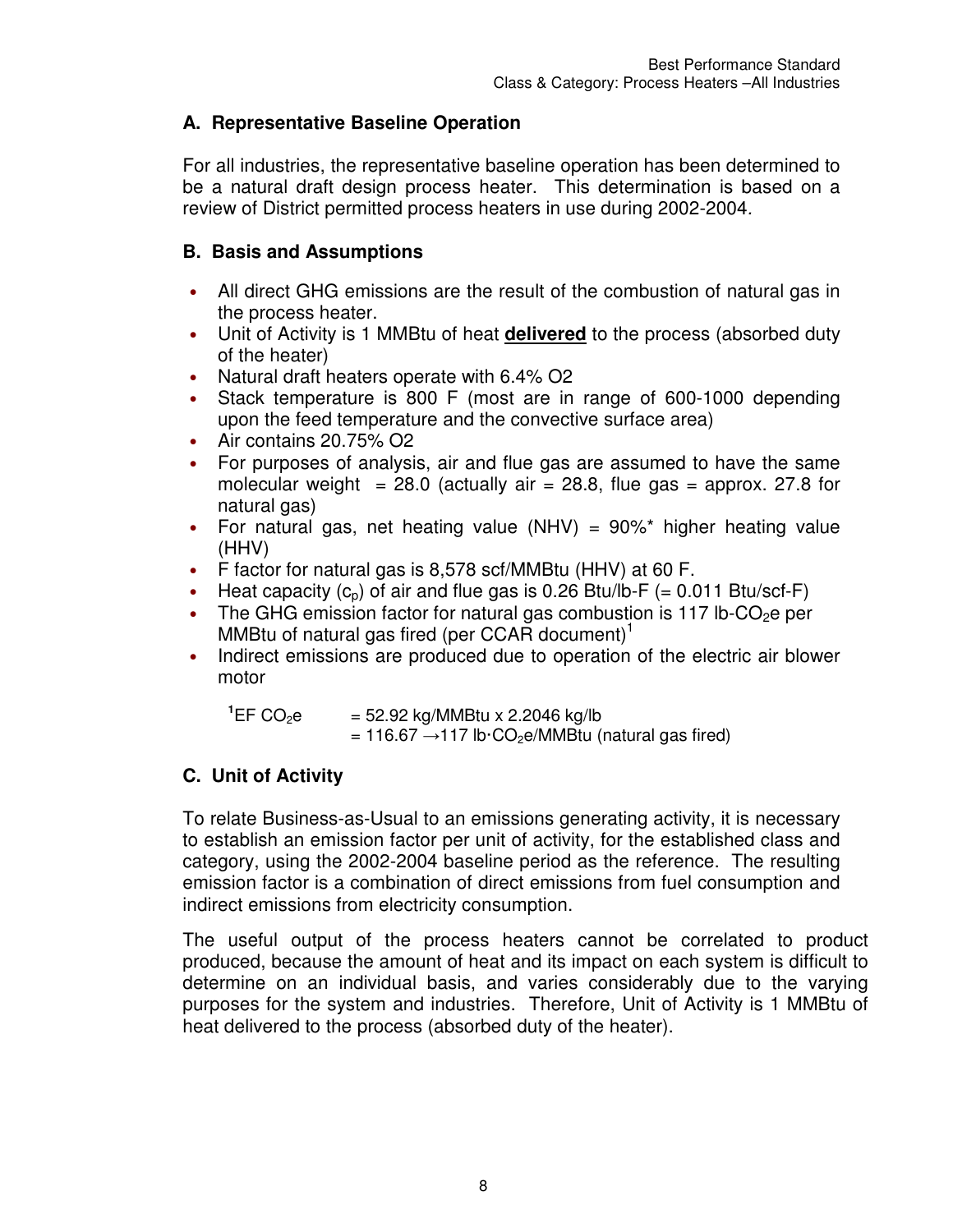### **D. Calculations**

**1. Direct GHG Emissions (**Natural draft design efficiency calculated based on excess air)

Actual SCF (Q) of flue gas is dependent on excess  $O<sub>2</sub>$  and is given by:

 $Q = E^*F^*(20.75\%/20.75\%-O_2)$ 

Where:

 $Q = SCF$  flue gas per MMBtu fired (HHV)n  $E =$  Fuel fired MMBtu (HHV)  $F = F$  factor = 8,578 scf/MMBtu  $O<sub>2</sub>$  = percentage  $O<sub>2</sub>$  in flue gas

An energy balance for a process heater, with a zero energy reference of 60 F for products of combustion with water in the vapor state is represented by the following:

$$
S + A + L = 90\% * E
$$

Where:

 $S =$  thermal energy loss to the stack (MMBtu)

 $E =$  Fuel fired MMBtu (HHV)

 $A =$  Energy absorbed by the process (MMBtu)

L.= radiation and convective losses from the heater shell (assumed to be zero for purposes of this analysis)

 $90\%$  \* E = net heat value of fuel fired MMBtu

For a stack temperature of 800 F, stack loss is:

 $S = (Q * cp * (800 - 60))/1,000,000$  in MMBtu)  $S = (E^*F^*(20.75\%/20.75\%-O2)) * c_p * (800-60))/1,000,000$  $S = (E * 8.578 * (20.75)/(20.75) - 0.011 * (800 - 60))/1,000,000$ 

Setting B =  $(8.578 * 0.011 * (800-60))/1,000,000 = 0.0698$ 

Then  $S = E*(20.75\%/20.75\%-O_2)) * B$ 

Substituting into the energy balance,

 $(E*(20.75)/(20.75\,-O_2))$  \* B + A = 90% \* E

Rearranging to solve for the heater thermal efficiency (absorbed duty/fired duty-NHV)

 $\eta = A/(90\% * E) = 1 - ((20.75\%/20.75\%-O_2)) * B)/90\%$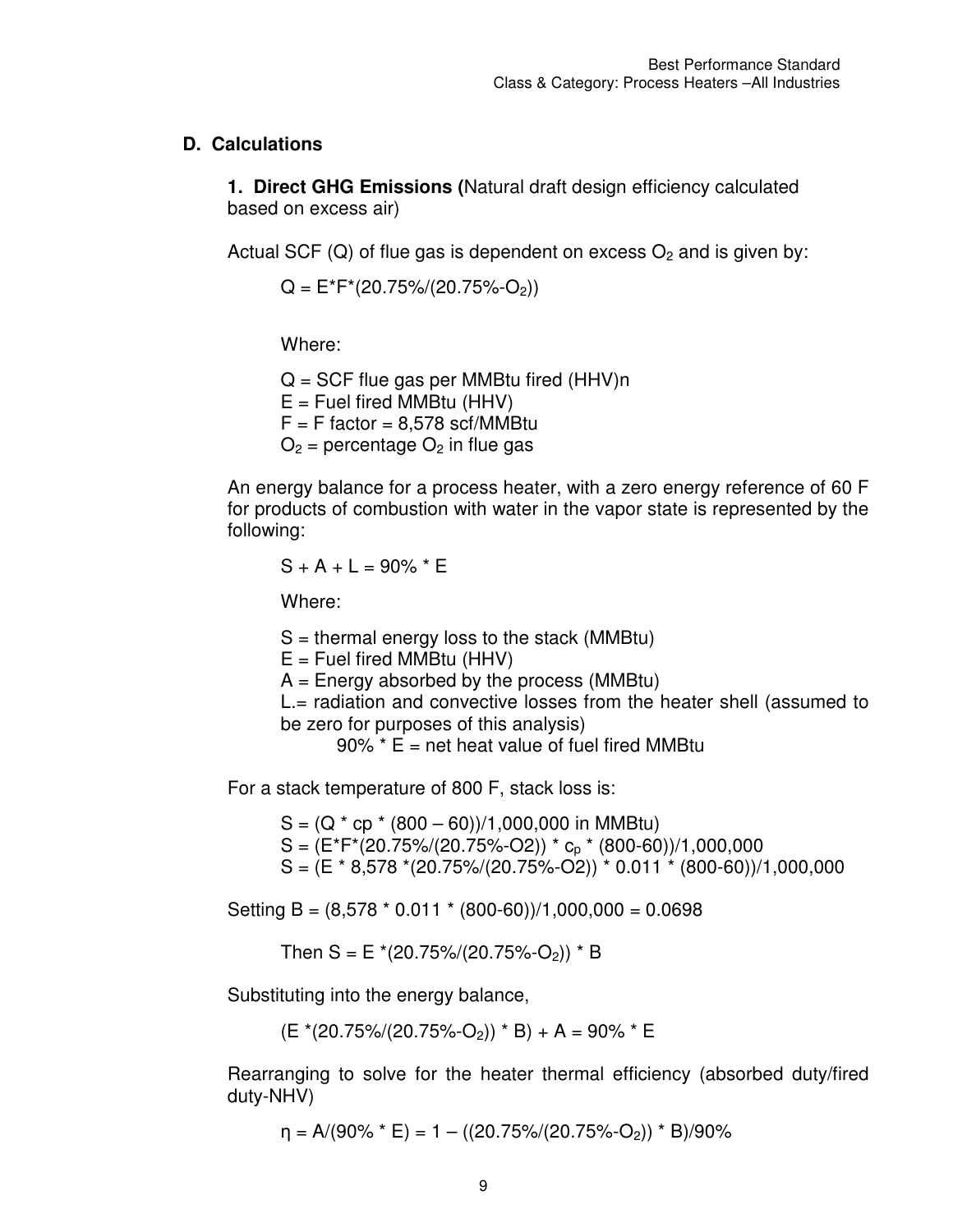### **For a heater with 800 F stack operating with 6.4% O2,**

 $\eta = A/(90\% * E) = 1 - ((20.75\%/20.75\% - O_2)) * B)/90\%$ 

 $\eta = 1 - ((20.75\%/20.75\%-6.4)) * 0.0698)/90\% = 88.8\%$ 

 $\eta = 88.8\%$  \* 90% = 79.9 % (HHV)

Given an absorbed duty of 1.0 MMBtu, the required fired duty is

 $E = 1.079.9\% = 1.25$  MMBtu fired per MMbtu absorbed

 $GHG<sub>emissions</sub> = 117 lb/MMbtu * 1.25 = 146.3 lb CO2e/MMbtu$ GHGemissions = **146.3 lb CO2e/MMbtu** x 1 metric ton/2,205 lb GHGemissions = **0.0664 metric tons•CO2e/MMBtu absorbed duty**

#### **2. Total Baseline Emissions (Direct emissions)**

 $BEF = 146.3 lb \cdot CO<sub>2</sub>e/MMBtu$ BEF =  $146.3$  lb·CO<sub>2</sub>e/MMBtu  $\div$  2,205 lb/metric ton  $BEF = 0.0664$  metric ton  $CO<sub>2</sub>e/MMB$ tu (heat output)

 $BEF = 0.0664$  metric tons $\cdot CO_2e/MMB$ tu (of heat output)

#### **STEP 2. List Technologically Feasible GHG Emission Control Measures**

#### Convection Section

Additional waste-heat can be transferred from the exhaust gasses to the process stream by installing convective heat transfer surface in the stack, further increasing the thermal efficiency. A convection section is essentially additional heat transfer surface which serves to recover heat from the unit's exhaust by transferring heat to the incoming process stream or to other low temperature heat utilization in the facility.

Convection sections are useful in steam generators/boilers in that the boiler feedwater is generally at a low temperature. However, process heaters are used in many industries and in a multitude of processes. Some applications may require the return fluid temperature to be higher than steam generators or boilers. In other applications heat sinks may not be available at a particular facility. Because, process heaters handle multiple transfer fluids, have multiple applications, and are used in a multitude of industries, process heaters, unlike boilers or steam generators, may not be practical in many applications. Therefore, convection sections are not technologically feasible at this time.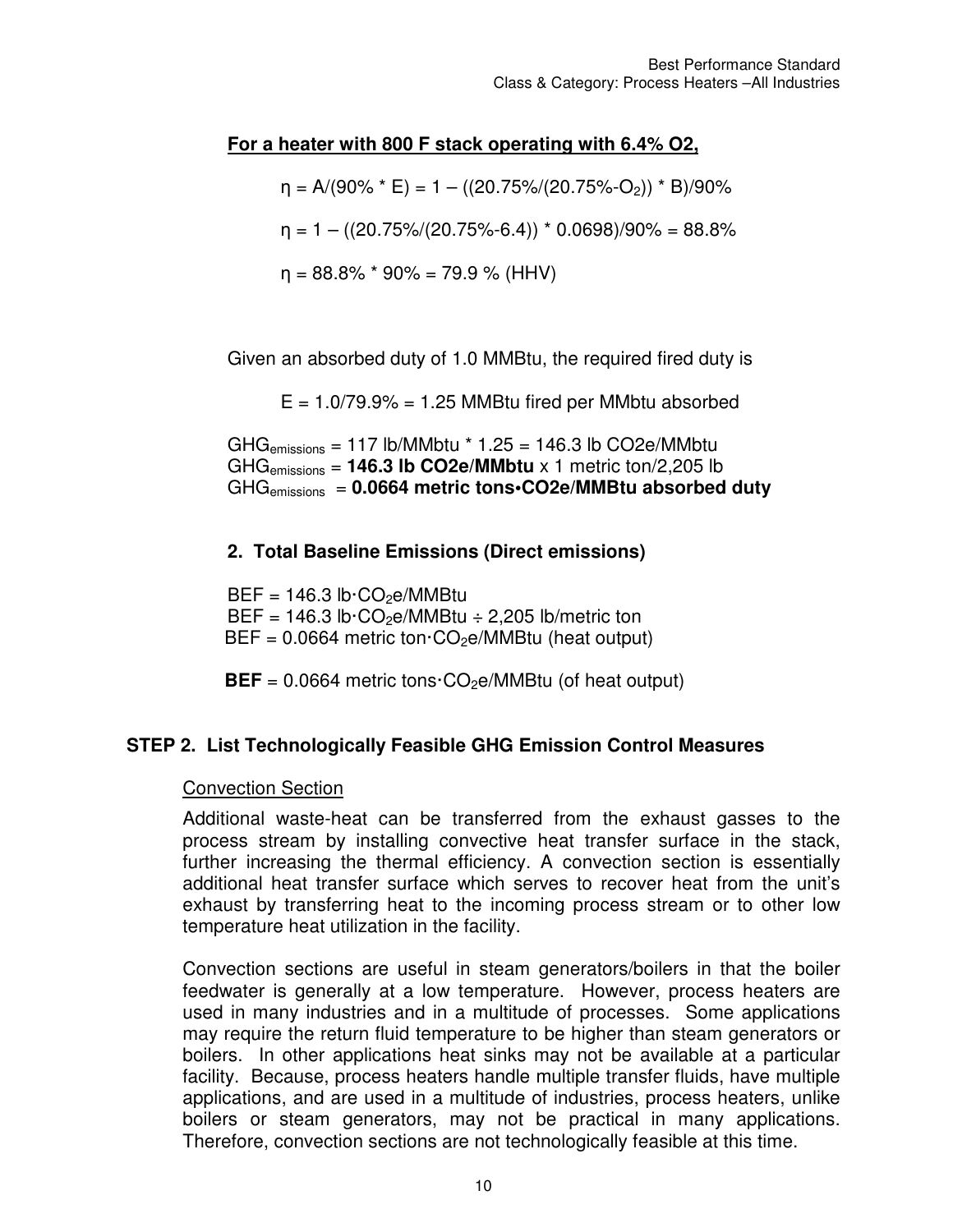## Forced Draft Design Process Heater

The combustion process generally requires an excess of air (air in excess of the stoichiometric requirement for combustion of the fuel) to ensure efficient combustion and safe operation. Operations which exceed the minimum amount of excess air required for clean and safe operation, i.e. natural draft design heaters, result in a loss of efficiency as a result of the increased stack losses.

Additionally, natural draft design units may require operation with greater than 6% excess oxygen due to the uncontrolled air flow into the heater. From an efficiency standpoint, the excess  $O<sub>2</sub>$  means that there are energy losses incurred to heat the excess air up to the stack temperature.

Forced draft design units control combustion at the burner by supplying the burner with a more controllable air flow. When combined with an O2 trim control, the system allows operation of the heater at an optimum (minimum required) level of excess air over the full range of heater operation. From an efficiency standpoint, reduction in the excess air means not only a reduction in the energy losses which are incurred to heat the excess air up to the stack temperature but, in addition, electrical energy consumption required by the combustion air blower to handle higher excess air is eliminated. This design is currently available from manufactures and in operation throughout the District. This technology will be considered technologically feasible for process heaters.

## Use of Premium Efficiency Motors with Speed Control

An electric motor efficiency standard is published by the National Electrical Manufacturers Association (NEMA) which is identified as the "NEMA Premium Efficiency Electric Motors Program". For large motors, the NEMA premium efficiency motor provides a gain of approximately 5-8 percentage points in motor efficiency when compared to a standard efficiency motor. The NEMA specification covers motors up to 500 horsepower and motors meeting this specification are in common use and are available from most major electric motor manufacturers.

Control of the combustion air fan operation by use of a variable speed electric motor will provide substantial energy savings when compared to operation at a fixed speed and controlled by throttling the discharge flow. The most common and economical variable speed drive is the variable frequency drive (VFD) which has become commonly available in the last decade and is typical for new fan applications. The VFD provides especially significant energy savings when operated at substantial turndown rations which can result in throttling away more than half the rated energy output of the motor. Premium Efficiency motors with speed controls are technologically feasible.

## Use of High Efficiency Combustion Air Fans

The peak efficiency of centrifugal fans may vary from 60 to 80% depending upon fan design and application. Use of a higher efficiency fan provides either savings in indirect GHG emissions due to the significant reduction in electric motor horsepower for motor-driven fans or savings in direct GHG emissions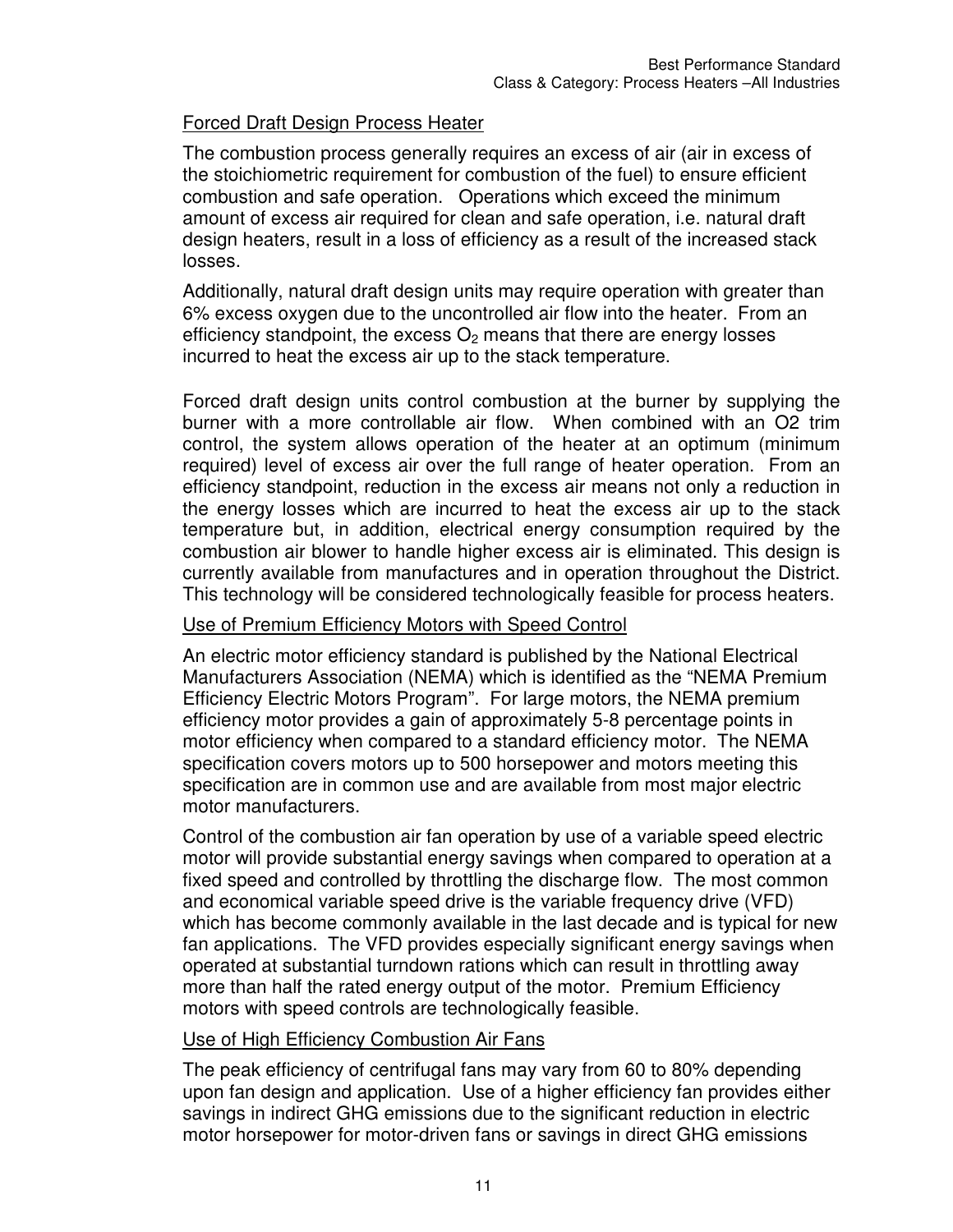when the fan is driven by a steam turbine. However, the absolute value of efficiency which can be achieved is highly dependent upon the specific operating conditions including flow, pressure, and temperature, all of which may vary significantly for any specific process heater. Process heaters vary greatly in operation, it is not possible to specify a minimum combustion air efficiency that would be applicable to all process heaters. Given this variability as well as the absence of any effective industry standard for fan efficiency, specification of combustion air fan efficiency cannot be included as a technologically feasible reduction measure at this time.

### **B. Listing of Technologically Feasible Control Measures**

For the specific equipment or operation being proposed, all technologically feasible GHG emissions reduction measures are listed, including equipment selection, design elements and best management practices, that do not result in an increase in criteria pollutant emissions compared to the proposed equipment or operation.

|    | Table 2<br><b>Technologically Feasible GHG Reduction Measures for Process Heaters</b>                                                                                                                                                                                                                                                          |                                                                                                                                                                                               |  |  |
|----|------------------------------------------------------------------------------------------------------------------------------------------------------------------------------------------------------------------------------------------------------------------------------------------------------------------------------------------------|-----------------------------------------------------------------------------------------------------------------------------------------------------------------------------------------------|--|--|
|    | <b>Reduction Measure</b>                                                                                                                                                                                                                                                                                                                       | <b>Qualifications</b>                                                                                                                                                                         |  |  |
| Α. | 1. The process heater shall be either:<br>Designed as a forced draft process                                                                                                                                                                                                                                                                   |                                                                                                                                                                                               |  |  |
|    | heater equipped with an $O2$ trim control<br>system and burner designed to operate<br>at an $O_2$ exhaust percentage of no<br>greater than 4.5%, or                                                                                                                                                                                            | Increased combustion efficiency                                                                                                                                                               |  |  |
| B. | Continuously operated at no greater than<br>4.5% by Volume $O2$ exhaust percentage                                                                                                                                                                                                                                                             |                                                                                                                                                                                               |  |  |
|    | 2. Electric motors driving combustion air fans or<br>induced draft fans shall have an efficiency<br>meeting the standards of the National<br>Electrical Manufacturer's Association (NEMA)<br>for "premium efficiency" motors and shall each<br>be operated with a variable speed control or<br>equivalent for control of flow through the fan. | Ability to adjust airflow through the<br>process Heater without the need to use<br>restrictive louvers and maximum<br>efficiency for conversion of electrical<br>energy to mechanical energy. |  |  |

All of the control measures identified above are consistent with control equipment for criteria pollutants which meets current regulatory requirements. None of the identified control measures would result in an increase in emissions of criteria pollutants.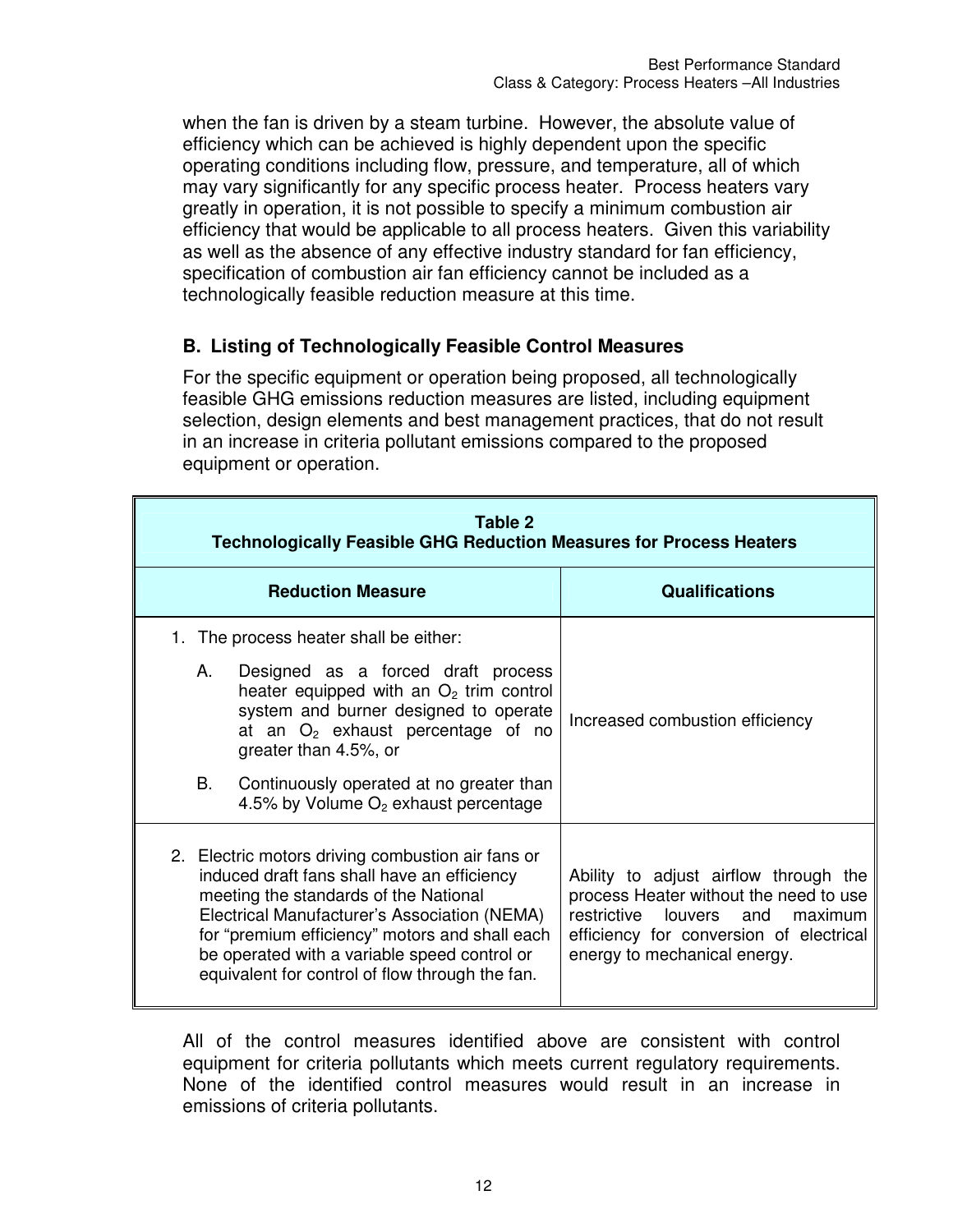### **STEP 3. Identify all Achieved-in-Practice GHG Emission Control Measures**

For all technologically feasible GHG emission reduction measures, all GHG reduction measures determined to be Achieved-in-Practice are identified. Achieved-in-Practice is defined as any equipment, technology, practice or operation available in the United States that has been installed and operated or used at a commercial or stationary source site for a reasonable period of time sufficient to demonstrate that the equipment, the technology, the practice or the operation is reliable when operated in a manner that is typical for the process. In determining whether equipment, technology, practice or operation is Achieved-in-Practice, the District will consider the extent to which grants, incentives or other financial subsidies influence the economic feasibility of its use.

All technologically feasible GHG reduction measures listed in Table 2 above meet the following criteria:

#### All technology listed is in current commercial use.

All technologically feasible GHG reduction measures listed in Table above are based on technology (forced draft process heater and burner/O2 trim control designed to operate below 4.5 %  $O<sub>2</sub>$  and high efficiency motors with variable speed drives) which is currently in commercial use. This technology has been in place for a significant number of years and was developed and implemented without benefit of grants, incentives or other financial subsidies.

#### Implementation of all listed technology does not result in an increase in criteria pollutant emissions.

In general, since all proposed measures do not affect the criteria pollutant emission factors and generally result in a reduction in the firing of fuel, criteria pollutant emissions will generally be reduced with implementation of BPS.

Therefore, all items are deemed to be Achieved-in-Practice. Since all of the achieved-in-practice measures identified are independent of each other, a concurrent implementation of all measures results in a strictly additive benefit (none of the measures are mutually exclusive). Therefore, all identified reduction measures are considered to be a single measure in effect. Since there are no other mutually exclusive measures identified, in effect there is a single achieved-in-practice reduction measure identified and District proposes to deem the concurrent implementation of all identified achieved-in-practice reduction measures as BPS for this class and category.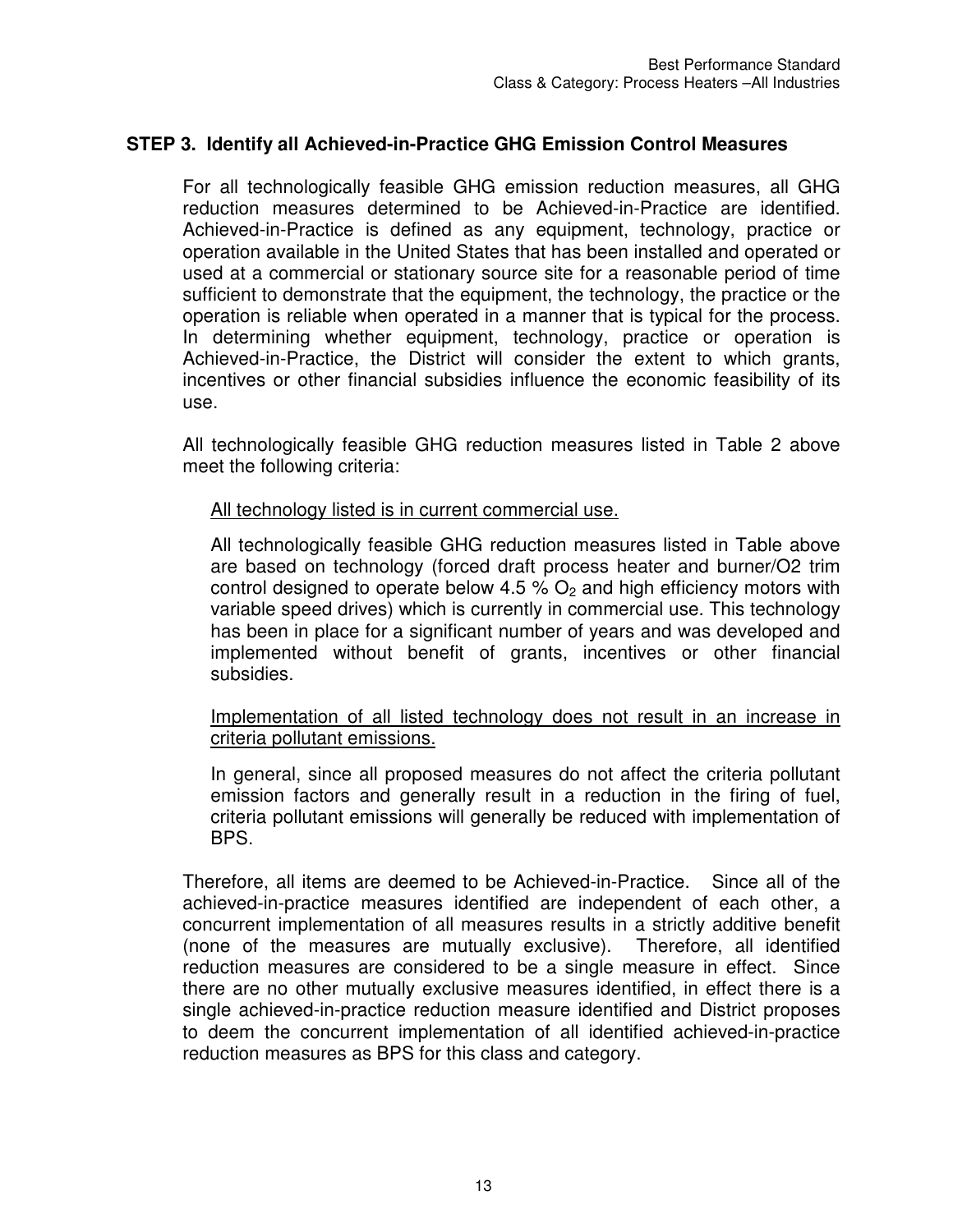|    | Table 3<br><b>Achieved-in-Practice GHG Control Measures for Process Heaters</b>                                                                                                                                                                                                                                                                |                                                                                                                                                                                                                                                                                                                       |                                                                                                                                                                                                                                                                        |
|----|------------------------------------------------------------------------------------------------------------------------------------------------------------------------------------------------------------------------------------------------------------------------------------------------------------------------------------------------|-----------------------------------------------------------------------------------------------------------------------------------------------------------------------------------------------------------------------------------------------------------------------------------------------------------------------|------------------------------------------------------------------------------------------------------------------------------------------------------------------------------------------------------------------------------------------------------------------------|
|    |                                                                                                                                                                                                                                                                                                                                                | <b>GHG Control Measures</b>                                                                                                                                                                                                                                                                                           | <b>Achieved-Qualifications</b>                                                                                                                                                                                                                                         |
| 1. | А.<br>B.                                                                                                                                                                                                                                                                                                                                       | The process heater shall be either:<br>Designed as a forced draft process heater<br>equipped with an $O2$ trim control system<br>and burner designed to operate at an $O2$<br>exhaust percentage of no greater than<br>4.5%, or<br>Continuously operated at no greater than<br>4.5% by Volume $O2$ exhaust percentage | Ability to increase combustion efficiency<br>by minimizing exhaust $O2$ and ability to<br>vary airflow through the process Heater<br>without the need to use restrictive louvers<br>and maximum efficiency for conversion of<br>electrical energy to mechanical energy |
|    | 2. Electric motors driving combustion air fans or<br>induced draft fans shall have an efficiency<br>meeting the standards of the National Electrical<br>Manufacturer's Association (NEMA) for<br>"premium efficiency" motors and shall each be<br>operated with a variable speed control or<br>equivalent for control of flow through the fan. |                                                                                                                                                                                                                                                                                                                       | Ability to adjust airflow through<br>the<br>process Heater without the need to use<br>louvers<br>restrictive<br>and<br>maximum<br>efficiency for conversion of electrical<br>energy to mechanical energy.                                                              |

## **STEP 4. Quantify the Potential GHG Emission and Percent Reduction for Each Identified Achieved-in-Practice GHG Emission Control Measure**

## **A. Basis and Assumptions:**

- All direct GHG emissions are the result of the combustion of natural gas in the process heater.
- Unit of Activity is 1 MMBtu of heat **delivered** to the process (absorbed duty of the heater)
- Forced draft heaters operate with 4.5% O2
- Stack temperature is 800 F (most are in range of 600-1000 depending upon the feed temperature and the convective surface area)
- Air contains 20.75% O2
- For purposes of analysis, air and flue gas are assumed to have the same molecular weight = 28.0 (actually air = 28.8, flue gas = approx. 27.8 for natural gas)
- For natural gas, net heating value (NHV) =  $90\%$ \* higher heating value (HHV)
- F factor for natural gas is 8,578 scf/MMBtu (HHV) at 60 F.
- Heat capacity  $(c_p)$  of air and flue gas is 0.26 Btu/lb-F (= 0.011 Btu/scf-F)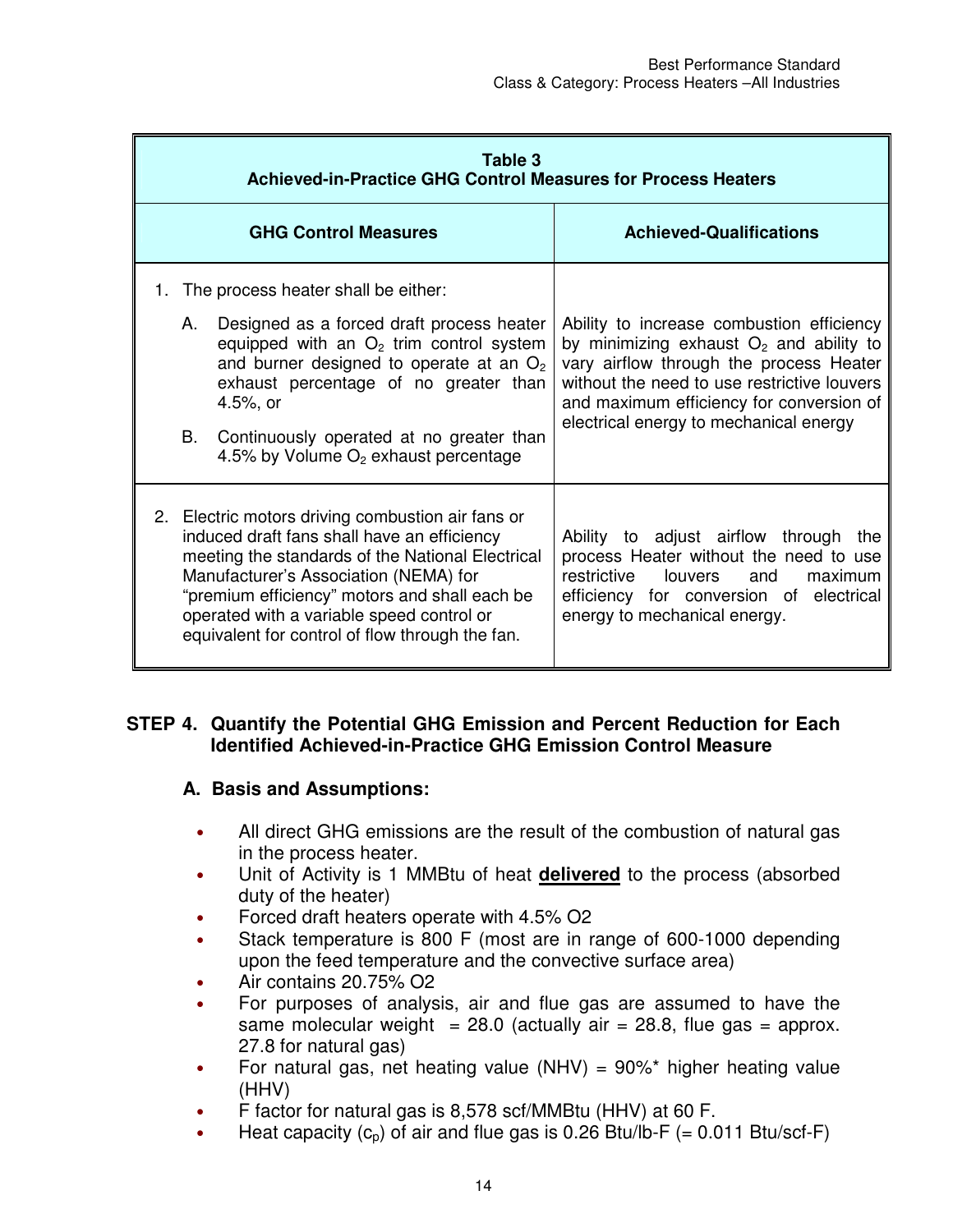- The GHG emission factor for natural gas combustion is 117 lb-CO<sub>2</sub>e per MMBtu of natural gas fired (per CCAR document)**<sup>1</sup>**
- Indirect emissions are produced due to operation of the electric air blower motor.
- For purposes of analysis, combustion air flow rate in scf is assumed equal to the flue gas rate in scf.
- Since most units operate with significant turndown from rated capacity, use of a variable speed drive is assumed to result in a 30% reduction in energy consumption by the blower.
- Static head requirement for the blower is assumed to be 20 "WC
- Blower static efficiency is assumed to be 60%
- Blower motor electrical efficiency is 94.5%
- Indirect emissions from electric power consumption are calculated based on the current PG&E electric power generation factor of  $0.524$  lb-CO<sub>2</sub>e per kWh

(http://www.pge.com/about/environment/calculator/assumptions.shtml)

**<sup>1</sup>**EF CO2e = 52.92 kg/MMBtu x 2.2046 kg/lb  $= 116.67 \rightarrow 117$  lb·CO<sub>2</sub>e/MMBtu natural gas fired

## **B. Calculation of Potential GHG Emissions per Unit of Activity (Ga):**

**1. Direct GHG Emissions: (**Forced draft design efficiency based on excess air)

Actual SCF (Q) of flue gas is dependent on excess O2 and is given by:

 $Q = E^*F^*(20.75\%/20.75\%-O2)$ 

Where:

 $Q = SCF$  flue gas per MMBtu fired (HHV)n  $E =$  Fuel fired MMBtu (HHV)  $F = F$  factor = 8,578 scf/MMBtu  $O_2$  = percentage  $O_2$  in flue gas

An energy balance for a process heater, with a zero energy reference of 60 F for products of combustion with water in the vapor state is represented by the following:

 $S + A + L = 90\%$  \* E

#### **Where:**

 $S =$  thermal energy loss to the stack (MMBtu)

 $E =$  Fuel fired MMBtu (HHV)

 $A =$  Energy absorbed by the process (MMBtu)

 $L =$  radiation and convective losses from the heater shell (assumed to be zero for purposes of this analysis)

 $90\%$  \* E = net heat value of fuel fired MMBtu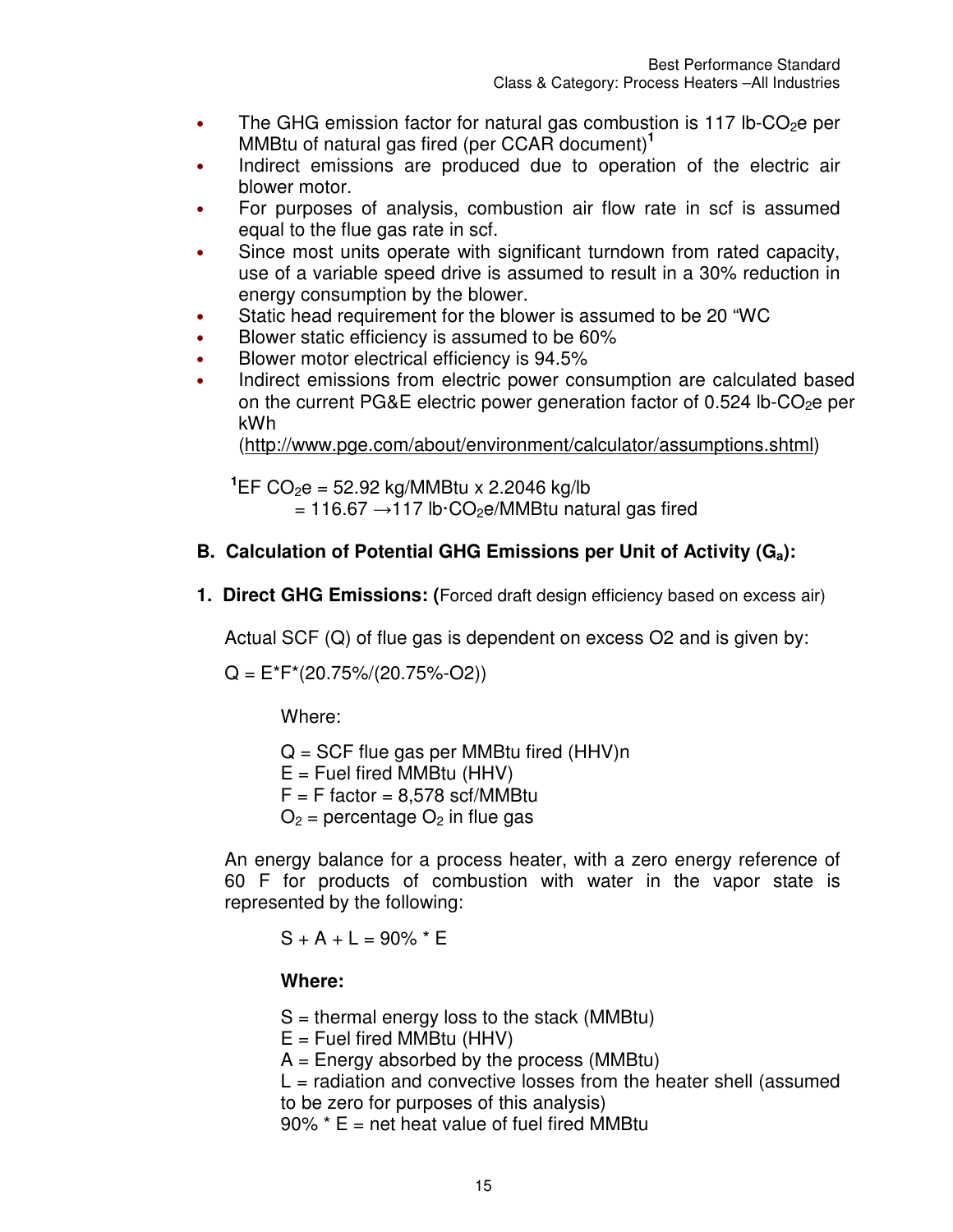For a stack temperature of 800 F, stack loss is:

 $S = (Q * c_n * (800 - 60))/1,000,000$  in MMBtu  $S = (E^*F^*(20.75\%/20.75\%-O_2))^* c_0^* (800-60))/1,000,000$  $S = (E*8,578*(20.75)/(20.75)(-0.75)(-0.011*(800-60))/1,000,000$ 

Setting B =  $(8.578 * 0.011 * (800-60))/1,000,000 = 0.0698$ 

Then S = E  $*(20.75\%/20.75\%-O_2))$  \* B

Substituting into the energy balance,

 $(E*(20.75)/(20.75)/(-02))$  \* B) + A = 90% \* E

Rearranging to solve for the heater thermal efficiency (absorbed duty/fired duty-NHV)

 $\eta = A/(90\% * E) = 1 - ((20.75\%/20.75\%-O2))^*B)/90\%$ 

#### **For a heater with 800 F stack operating with 4.5% O2,**

 $\eta = 1 - (20.75\%/20.75\%-4.5\%)^*0.0698)/90\% = 90.1\% (NHV)$ 

 $n = 90.1\%$  \* 90% = 81.1 % (HHV)

Given an absorbed duty of 1.0 MMBtu, the required fired duty is

 $E = 1.0/81.1\% = 1.23$  MMBtu fired per MMBtu absorbed

 $GHG_{emissions} = 117$  lb/MMbtu  $*$  1.23 = 143.9 lb CO2(eq) GHGemissions = **143.9 lb CO2e/MMbtu** x 1 metric ton/2,205 lb GHGemissions = **0.0653 metric tons•CO2e/MMBtu absorbed**

**2. Indirect GHG Emissions:** (Variable frequency drive high efficiency electrical motor driving the blower)

#### **Blower**

Specific electricity consumption and GHG emissions for the high efficiency blower motor

For a fuel consumption of 1.23 MMBtu, flue gas produced is:

 $Q = E^*F^*(20.75\%/20.75\%-O2))$  $Q = 1.23*8,578*(20.75)/(20.75)/(4.5%)$  $Q = 13,472$  scf

Assuming the combustion air rate is equal to the flue gas rate, the blower must deliver 13,472 scf of air at a differential head of 20" WC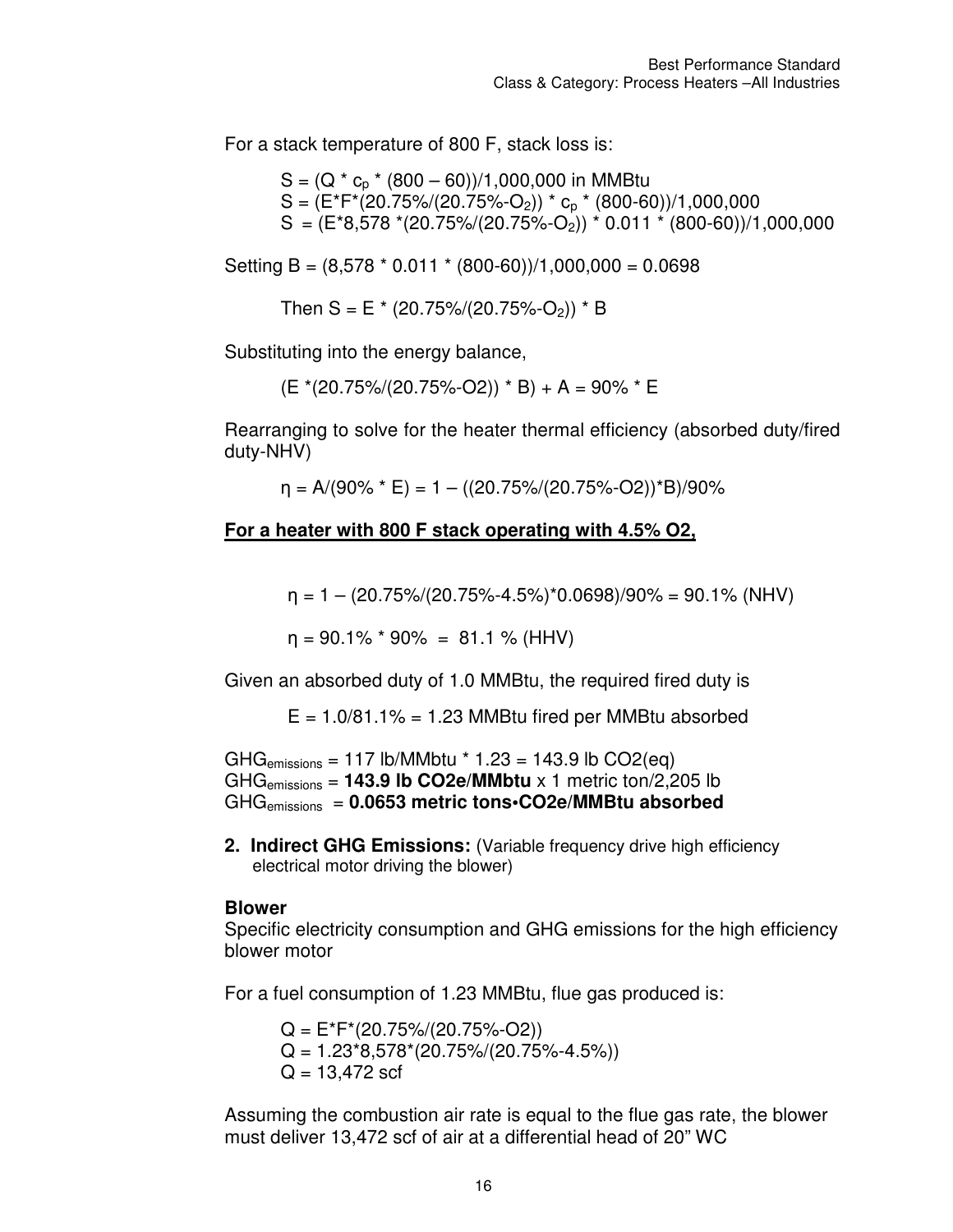For ambient air at 60 F and neglecting the compressibility of the gas, it can be demonstrated that the horsepower requirement may be calculated as:

Bhp/scf = static head (" $WC$ ) ÷ (381,360 x static efficiency %)

Bhp-hr/scf = 20" WC ÷ (381,360 x 60%) = 8.74 x 10<sup>-5</sup>

And therefore the power consumption for providing combustion air for 1.23 MMBtu of natural gas is:

Bhp-hr =  $8.74 \times 10^{-5}$  \*  $13,472 = 1.18$  bhp-hr

Assuming a 30% reduction for use of a variable speed drive, the net energy required is:

1.18 bhp-hr  $*(1-30\%) = 0.83$  bhp-hr

Energy draw by the motor is:

0.83 bhp-hr \* 0.746 kWh/hp-hr/94.5% = 0.66 kWh per MMBtu of absorbed duty

Indirect emissions:

 $0.66 * 0.524 = 0.35$  lb $\cdot CO_2$ e

#### **3. Total GHG Emissions (Direct emissions + Indirect emissions)**

 $G_a = (143.9 + 0.4)$  lb·CO<sub>2</sub>e/MMBtu = 144.3 lb·CO<sub>2</sub>e/MMBtu (heat output)  $G_a = 144.3$  lb·CO<sub>2</sub>e/MMBtu x 1 metric ton/2,205 lb  $= 0.0654$  metric tons $\cdot CO_2e/MM$ Btu (heat output)

#### **C. Calculation of Potential GHG Emission Reduction as a Percentage of the Baseline Emission Factor (Gp)**

 $G_p = (BEF_{total} - G_{a Total}) \div BEF_{Total}$  metric tons/MMBtu  $Gp = (0.0664 - 0.0654) \div 0.0664 = 0.015 = 1.5 \%$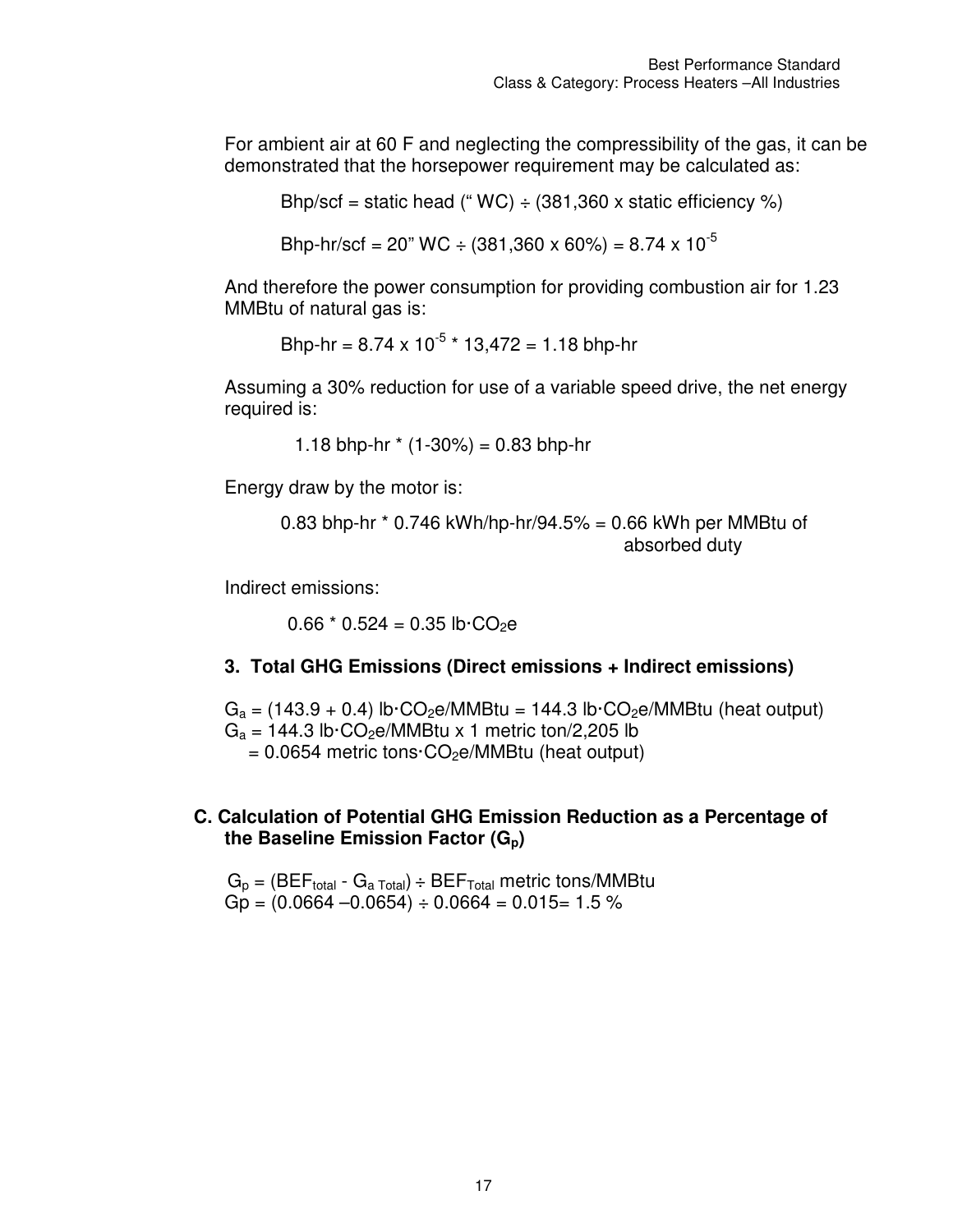## **STEP 5. Rank all Achieved-in-Practice GHG emission reduction measures by order of % GHG emissions reduction**

Based on the calculations presented in Section II.4 above, the Achieved-in Practice GHG emission reduction measures are ranked in the table below:

|             | Table 4<br>Ranking of Achieved-in-Practice GHG Emission Control Measures                                                                                                                                                                                                                                                                          |                                                                                                                     |                                                                                                                                               |
|-------------|---------------------------------------------------------------------------------------------------------------------------------------------------------------------------------------------------------------------------------------------------------------------------------------------------------------------------------------------------|---------------------------------------------------------------------------------------------------------------------|-----------------------------------------------------------------------------------------------------------------------------------------------|
| <b>Rank</b> | <b>GHG Control Measures</b>                                                                                                                                                                                                                                                                                                                       | <b>Potential GHG</b><br><b>Emission per Unit</b><br>of Activity $(G_a)$<br>(Metric Ton-<br>CO <sub>2</sub> e/MMBtu) | <b>Potential GHG</b><br><b>Emission</b><br><b>Reduction as a</b><br>Percentage of the<br><b>Baseline</b><br><b>Emission Factor</b><br>$(G_p)$ |
|             | The process heater shall be either:<br>1.                                                                                                                                                                                                                                                                                                         |                                                                                                                     |                                                                                                                                               |
|             | Designed as a forced draft process<br>А.<br>heater equipped with an $O2$ trim control<br>system and burner designed to<br>operate at an O <sub>2</sub> exhaust percentage<br>of no greater than 4.5%, or                                                                                                                                          |                                                                                                                     |                                                                                                                                               |
| 1           | <b>B.</b><br>Continuously operated at no greater<br>than 4.5% by Volume $O_2$ exhaust<br>percentage                                                                                                                                                                                                                                               | 0.0654                                                                                                              | 1.5%                                                                                                                                          |
|             | And                                                                                                                                                                                                                                                                                                                                               |                                                                                                                     |                                                                                                                                               |
|             | 2. Electric motors driving combustion air fans or<br>induced draft fans shall have an efficiency<br>meeting the standards of the National<br>Electrical Manufacturer's Association<br>(NEMA) for "premium efficiency" motors and<br>shall each be operated with a variable speed<br>control or equivalent for control of flow<br>through the fan. |                                                                                                                     |                                                                                                                                               |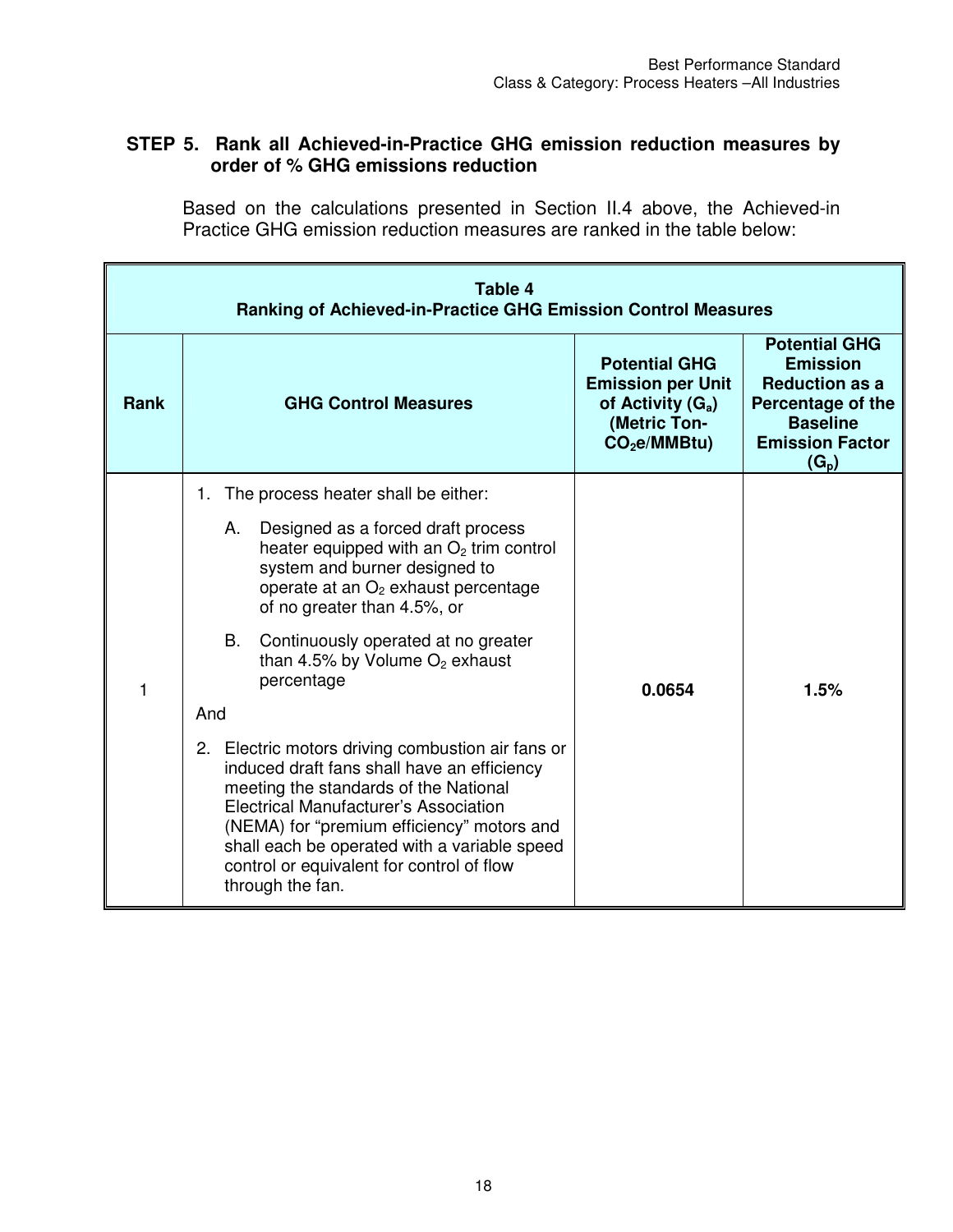## **STEP 6. Establish the Best Performance Standard (BPS) for this Class and Category**

For Stationary Source Projects for which the District must issue permits, Best Performance Standard is – "For a specific Class and Category, the most effective, District approved, Achieved-In-Practice means of reducing or limiting GHG emissions from a GHG emissions source, that is also economically feasible per the definition of achieved-in-practice. BPS includes equipment type, equipment design, and operational and maintenance practices for the identified service, operation, or emissions unit class and category".

Based on the definition above and the ranking of evaluated technologies, Best Performance Standard (BPS) for this class and category is determined as:

#### *Best Performance Standard for* **Process Heaters**

- *1. The process heater shall be either:* 
	- *A. Designed as a forced draft process heater equipped with an O2 trim control system and burner designed to operate at an O2 exhaust percentage of no greater than 4.5%, or*
	- *B. Continuously operated at no greater than 4.5% by Volume O2 exhaust percentage*

*And* 

*2. Electric motors driving combustion air fans or induced draft fans shall have an efficiency meeting the standards of the National Electrical Manufacturer's Association (NEMA) for "premium efficiency" motors and shall each be operated with a variable speed control or equivalent for control of flow through the fan.* 

#### **STEP 7. Eliminate All Other Achieved-in-Practice Options from Consideration as Best Performance Standard**

*No other Achieved-in-Practice options were identified.* 

## **Vl. Public Participation**

A Draft BPS evaluation was provided for public comment. Public notification was sent on December 23, 2011 to individuals registered with the CCAP list server. The District's notification is attached as Appendix 4. No comments were received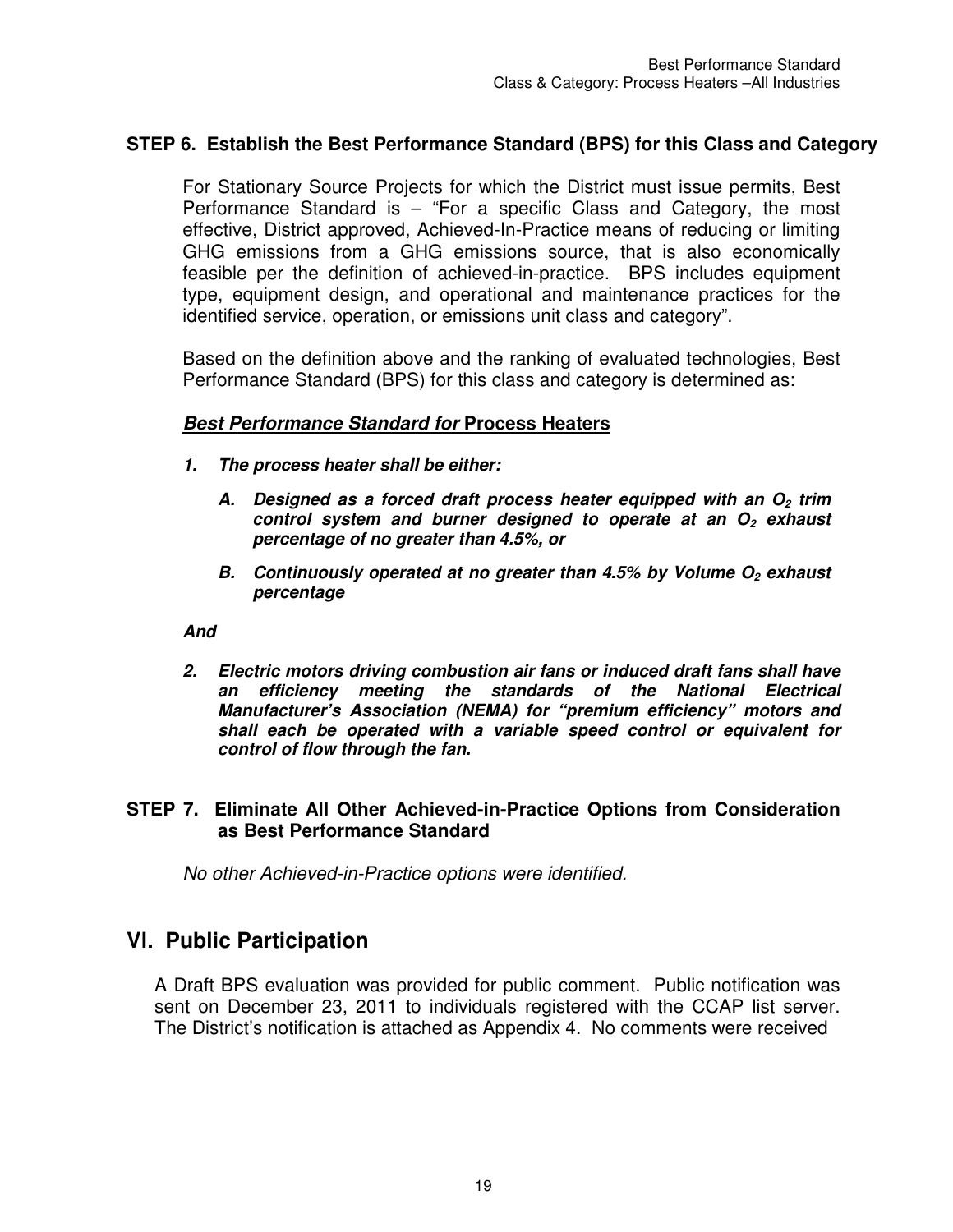# **VII. Appendices**

- Appendix 1: Public Notice of Intent<br>Appendix 2: Comments received du
- Appendix 2: Comments received during the initial public outreach<br>Appendix 3: District Response to Comments
- Appendix 3: District Response to Comments<br>Appendix 4: Notice of Public Participation: Po
- Notice of Public Participation: Posting of Draft BPS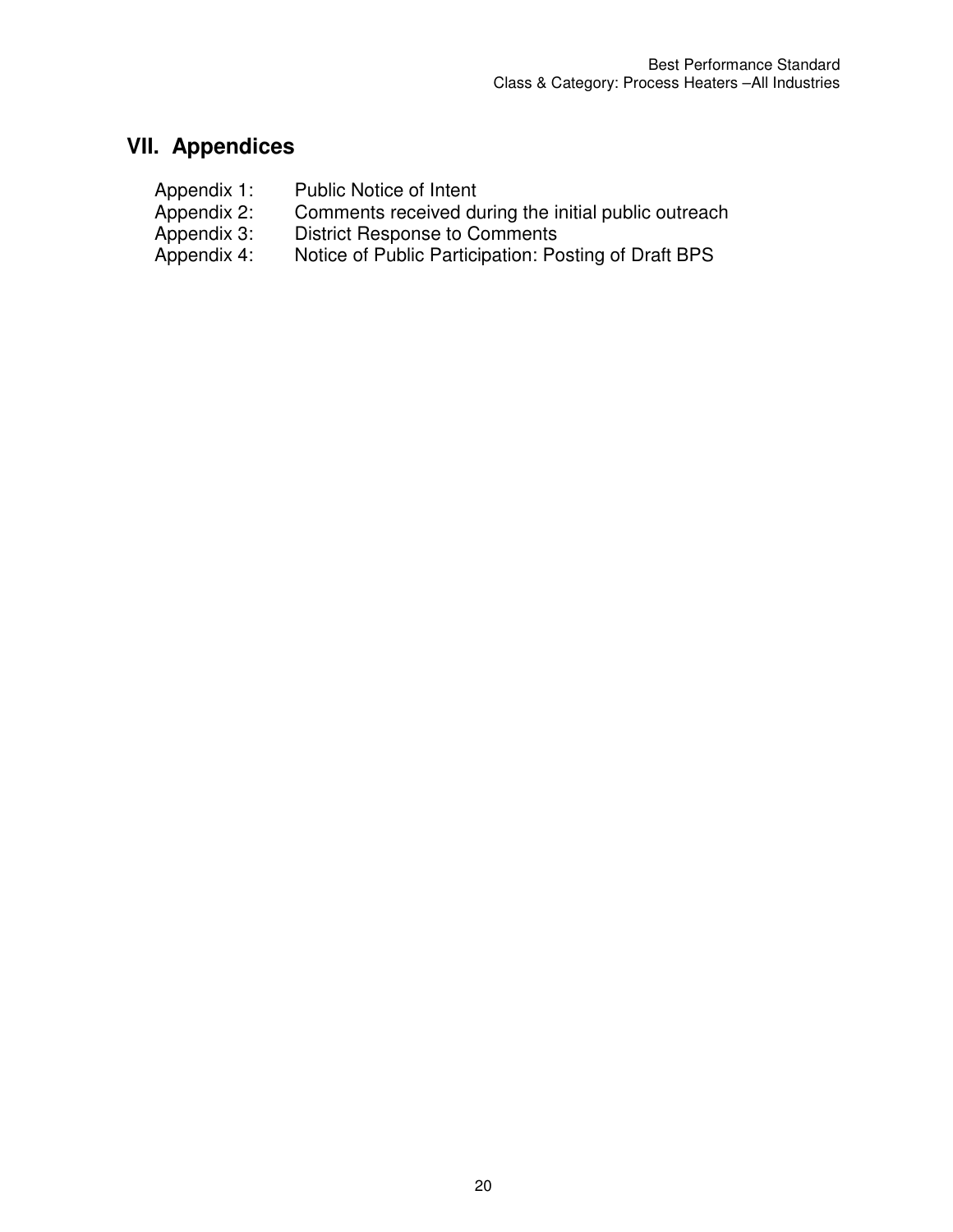Best Performance Standard Class & Category: Process Heaters –All Industries

# **Appendix 1**

**Public Notice of Intent**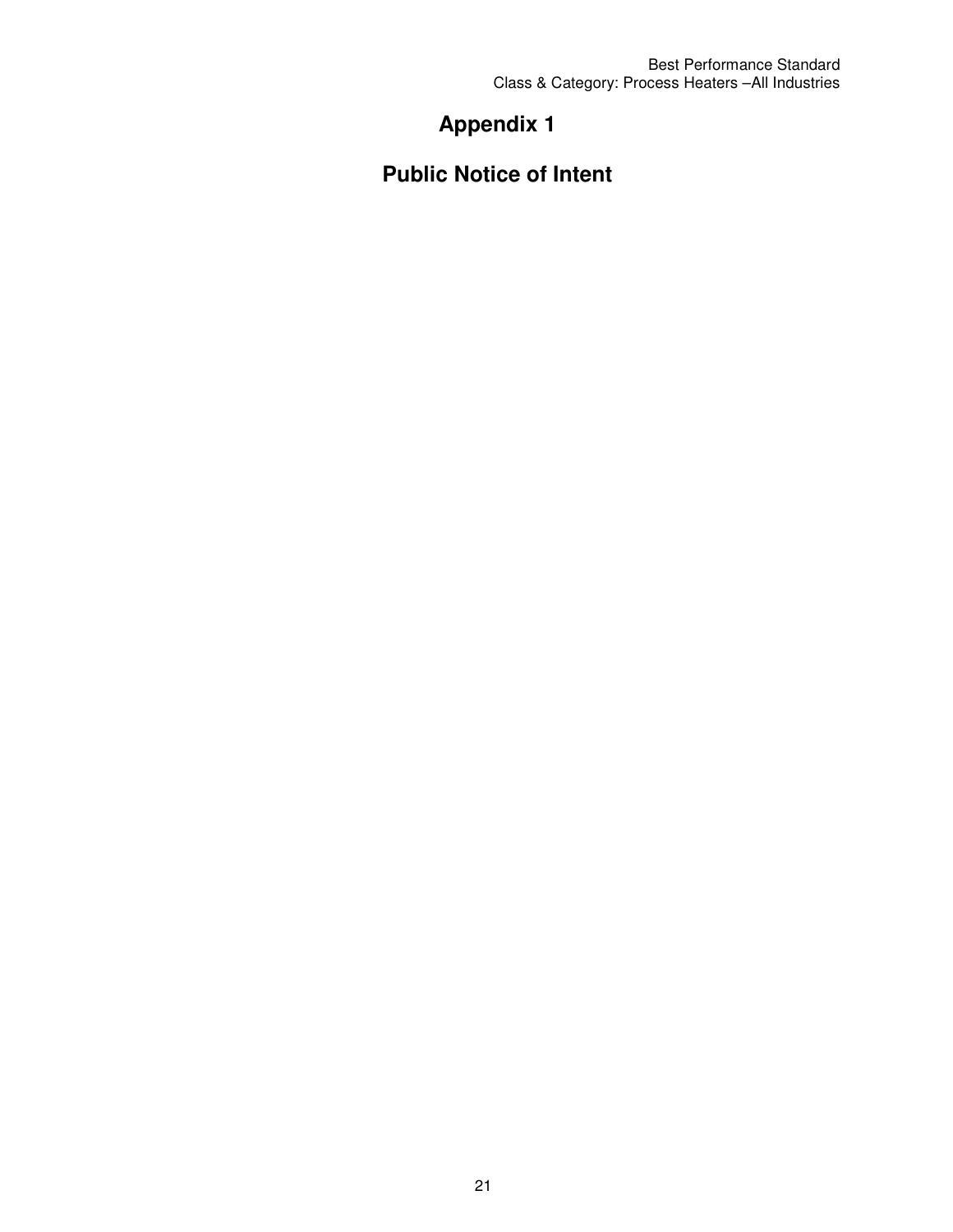



#### **NOTICE OF DEVELOPMENT of Best Performance Standards**

NOTICE IS HEREBY GIVEN that the San Joaquin Valley Air Pollution Control District solicits public comment on development of Best Performance Standards for the following Stationary Source class and category of greenhouse gas emissions:

#### Thermal Fluid Heat Transfer Systems (water heaters, indirect-fired oil heaters, pipeline heaters, tank heaters, etc)

The District is soliciting public input on the following topics for the subject Class and Category of greenhouse gas emission source. The District needs your input in order to quantify "typical" greenhouse gas (GHG) emissions from thermal fluid heat transfer systems that operated during the "baseline period" from the years 2002 - 2004, and currently have the lowest overall level of GHG emissions (achieved in practice).

Please supply any input and data regarding any thermal fluid heat transfer systems that:

- 1. Operated during the three year period from 2002 2004 (baseline), and
- 2. Other units that are currently operating at the lowest modern level of GHG emissions.

Information request for both categories include:

- a. Actual overall thermal efficiencies (heat output vs. heat input),
- b. Actual amount of electrical input (kilowatts or kilowatt hours) required,
- c. List of the equipment utilized with the thermal fluid heat transfer systems (i.e. constant hp. electric motors, variable frequency drive motors, high efficiency motors, economizers of any kind, pre-heaters, etc.),
- d. Proposals for a method to quantify the emissions per unit of activity, either in Ibs of GHG produced per unit of heat output, or Ibs of GHG per unit of steam produced, or other method, and
- e. Suggestions for defining the classes and categories of source, (i.e. size range, industry etc.)

Information or any other comments regarding development of the proposed Best Performance Standard can be obtained from the District's website at http://www.valleyair.org/Programs/CCAP/CCAP idx.htm. Written comments regarding the proposed Best Performance Standard should be addressed to Steven Davidson by email, steven.davidson@valleyair.org, or by mail at SJVUAPCD, 34946 Flyover Ct. Bakersfield, CA 93312 and must be received by October 15, 2010. For additional information, please contact Steven Davidson at steven.davidson@valleyair.org or by phone at (661) 392-5681.

Information regarding the District's Climate Action Plan and how to address GHG emissions impacts under CEQA, can be obtained from the District's website by clicking on http://www.valleyair.org/Programs/CCAP/CCAP\_idx.htm.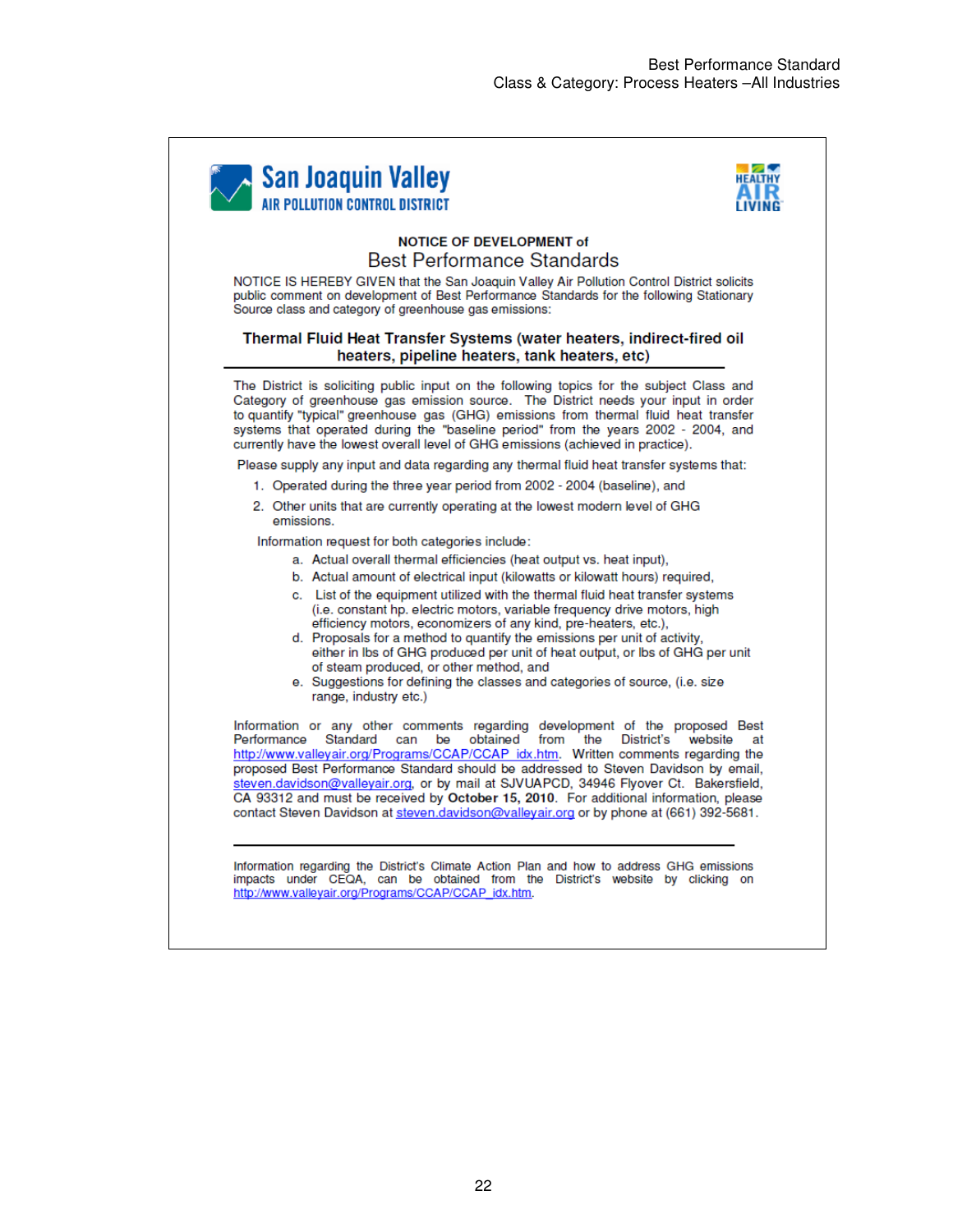# **Appendix 2**

# **Comments received during the initial public outreach**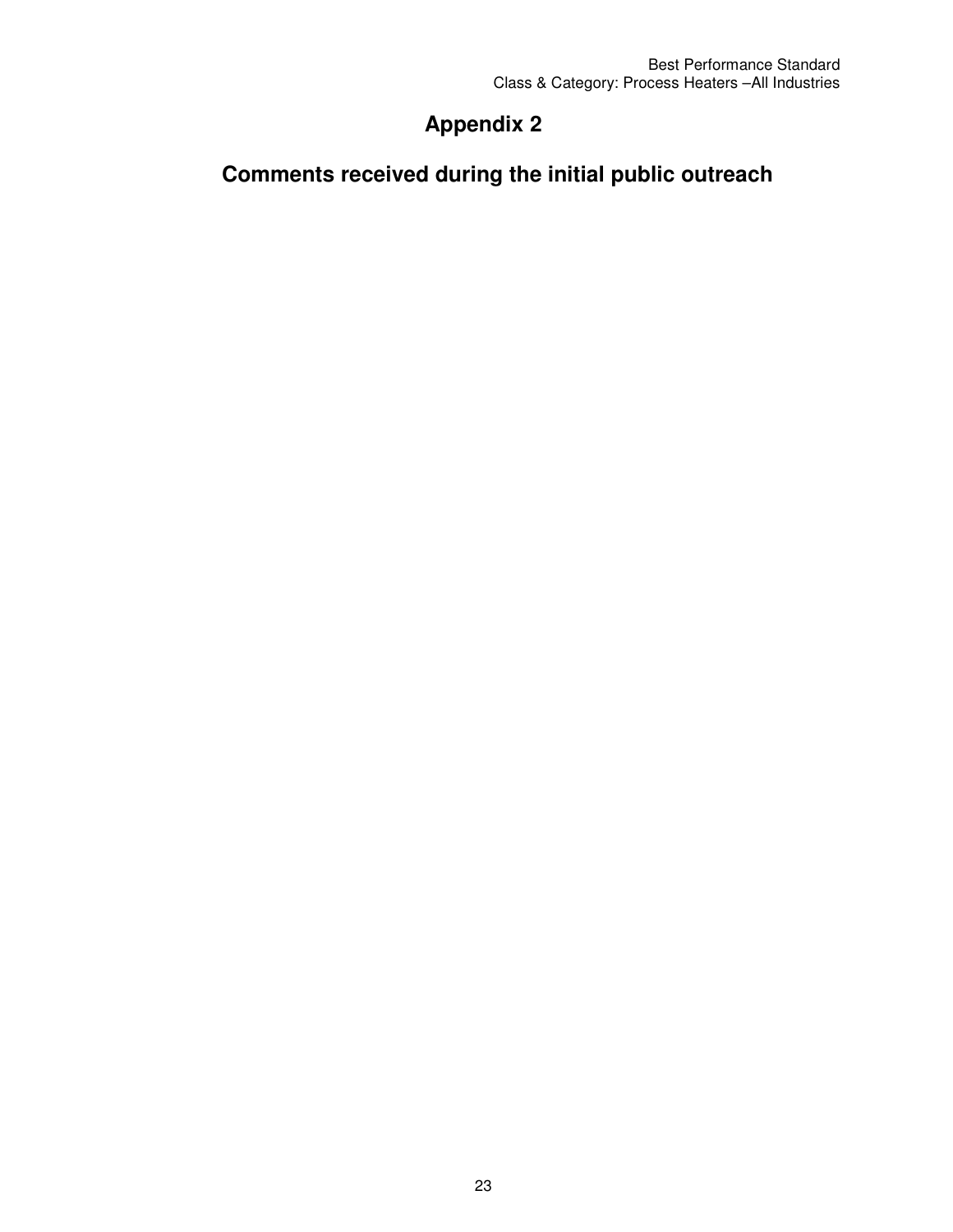| From:   | Rick Martin [rmartin@martinthermal.com]                                                                                                                                                                                                                       |
|---------|---------------------------------------------------------------------------------------------------------------------------------------------------------------------------------------------------------------------------------------------------------------|
| Sent:   | Tuesday, October 19, 2010 4:15 PM                                                                                                                                                                                                                             |
| To:     | Steven Davidson                                                                                                                                                                                                                                               |
|         | Subject: Comments on proposed rulemaking for Thermal Fluid Heaters                                                                                                                                                                                            |
|         | Mr. Steven Davidson,                                                                                                                                                                                                                                          |
| heater. | Please consider my comments on your proposed development of Best Performance Standards for thermal fluid                                                                                                                                                      |
| 1.      | My qualifications:                                                                                                                                                                                                                                            |
|         | a. I am an independent engineering consultant with place of business in California.<br>b. I am a registered Professional Engineer in California.                                                                                                              |
|         | c. I am Secretary of the National Fire Protection Association's Technical Committee on Fluid<br>Heaters.                                                                                                                                                      |
|         | 1. NOTE: This is a volunteer position and I am neither a representative of nor a<br>spokesperson for NFPA.                                                                                                                                                    |
|         | d. I am a part-time lecturer in the Aerospace and Mechanical Engineering Department at the<br>University of Southern California. I teach undergraduate Heat Transfer and undergraduate<br>Thermal Systems Design.                                             |
|         | 1. NOTE: My opinions are independent of the University and I am neither a                                                                                                                                                                                     |
|         | representative of nor a spokesperson for USC.                                                                                                                                                                                                                 |
|         | 2. My opinions:                                                                                                                                                                                                                                               |
|         | A. It is inappropriate to apply a thermal efficiency standard to thermal fluid heaters that is based<br>on the Higher Heating Value (HHV) of fuels.                                                                                                           |
|         | a. The HHV of a fuel includes the exothermic energy available from the conversion of fuel to<br>gaseous combustion products plus the latent heat from condensation of the combustion-<br>generated water vapor to liquid water at ambient pressure.           |
|         | b. Thermal fluid heaters are frequently operated with heat transfer fluids flowing in a<br>continuous loop, and where the fluid temperature is maintained well above 212°F (the                                                                               |
|         | boiling point of water) at all points in the loop.                                                                                                                                                                                                            |
|         | c. It is therefore impossible for such fluid heaters to utilize an "economizer" to condense the<br>water vapor generated from fuel combustion and therefore, the combustion-generated H <sub>2</sub> O                                                        |
|         | will not be able to exit the system as a liquid.<br>d. Since the energy from the latent heat of condensation is unavailable to these fluid heaters,<br>it is inappropriate to base the thermal efficiency of a fluid heater on the HHV of the fuel.           |
|         | e. The thermal efficiency of a fluid heater should be based upon its ability to extract heat from<br>the hot combustion gases (as computed by the Lower Heating Value or LHV), down to<br>whatever is the minimum operating temperature of the thermal fluid. |
|         | B. Fluid heater thermal efficiency is process dependent and should not be regulated generically.<br>The minimum operating temperature of the fluid in a thermal fluid heater is process-<br>а.                                                                |
|         | dependent, and the exit temperature of the combustion exhaust is largely dependent on the<br>minimum fluid temperature.                                                                                                                                       |
|         | b. Hot presses, tenter-frame ovens, desulfurization processes, and other operations that rely<br>on thermal fluid heat transfer, require their fluids to operate at widely divergent                                                                          |
|         | temperatures (roughly from 200°F to 600°F).                                                                                                                                                                                                                   |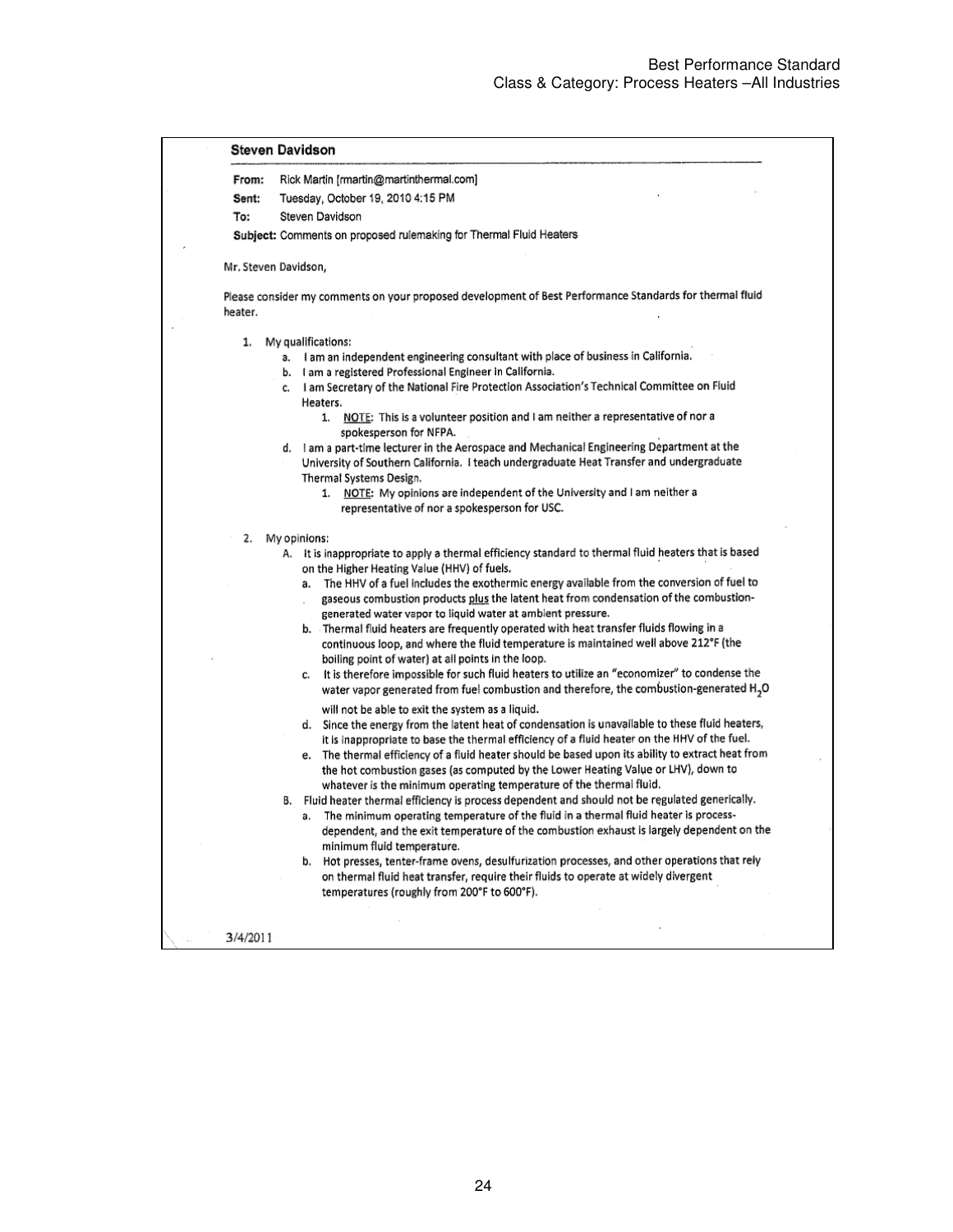Page 2 of  $2\,$ 

c. Attempting to require a generic thermal efficiency rating for all fluid heaters as a single technology class (i.e., one that is independent of the process to which the devices are providing heat) would likely be problematic and could have the unintended consequence of making it impossible to operate certain categories of thermal processes within the regulated jurisdiction.

Thank you for considering my comments.

Rick

Richard J. Martin, Ph.D., P.E., C.F.I. Principal

Also licensed In three other states.

**Martin Thermal Engineering** P.O. Box 873 Manhattan Beach, California 90267-0873 Office +1 (310) 937-1424 Mobile +1 (310) 749-2923 rmartin@martinthermal.com www.martinthermal.com Licensed by the California Board of Professional Engineers and Land Surveyors, #M025029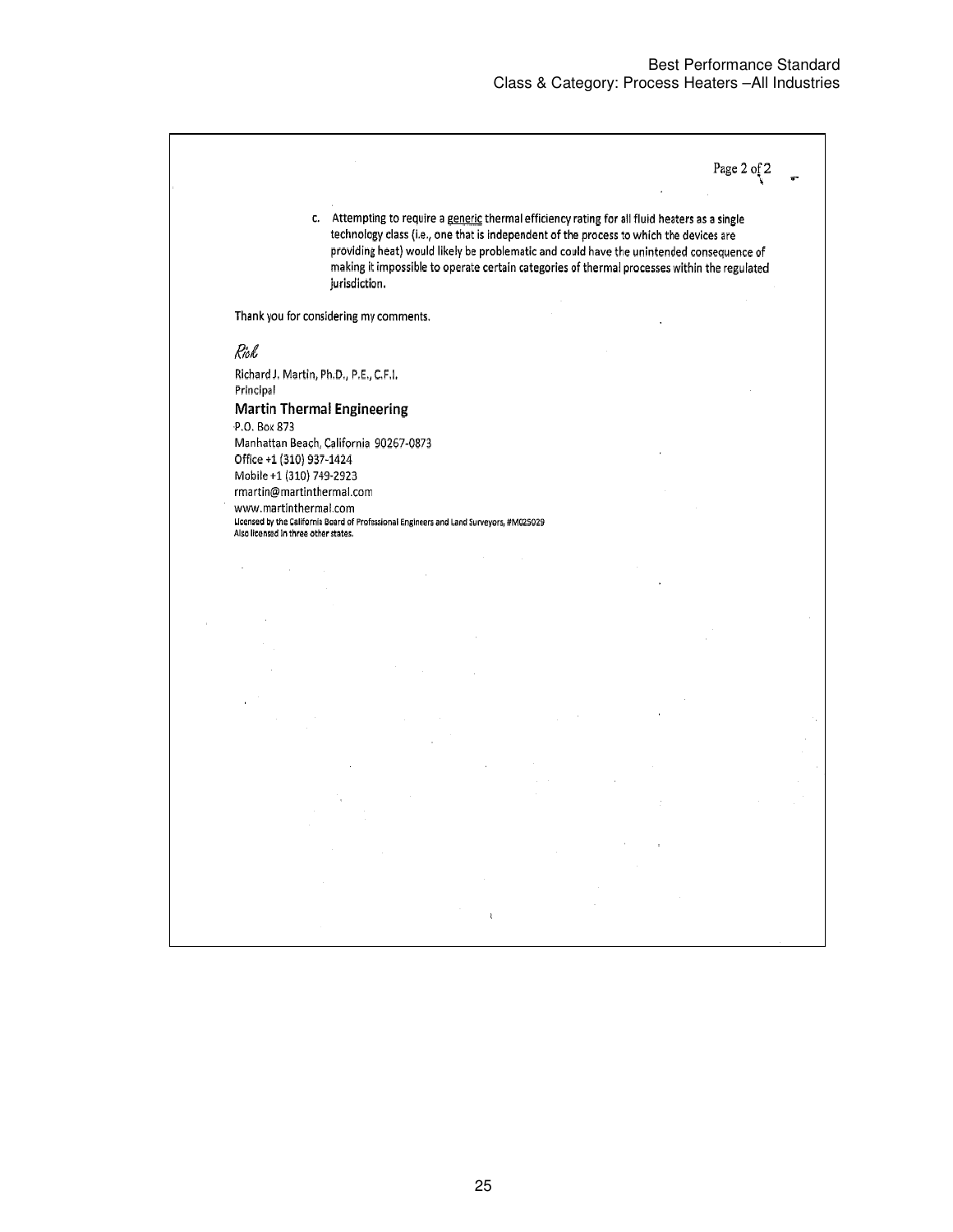| 243318                               | PARKER BOILER CO.                                                                                                                                                                                                                                                                                                                                                    |                                      | 5930 Bandini Blvd<br>Los Angeles, CA 90040 |
|--------------------------------------|----------------------------------------------------------------------------------------------------------------------------------------------------------------------------------------------------------------------------------------------------------------------------------------------------------------------------------------------------------------------|--------------------------------------|--------------------------------------------|
| INDUSTRIAL<br>3011 E                 | MANUFACTURER OF QUALITY INDUSTRIAL BOILERS SINCE 1919<br>WEB SITE: www.parkerboller.com · E-MAIL: sales@parkerboiler.com                                                                                                                                                                                                                                             |                                      | Ph. (323) 727-9800<br>Fax. (323) 722-2848  |
| October 15, 2010                     |                                                                                                                                                                                                                                                                                                                                                                      |                                      |                                            |
| Attn: Steven Davidson                |                                                                                                                                                                                                                                                                                                                                                                      |                                      |                                            |
| 34946 Flyover Ct.                    | San Joaquin Air Pollution Control District                                                                                                                                                                                                                                                                                                                           |                                      |                                            |
| Bakersfield, CA 93312                |                                                                                                                                                                                                                                                                                                                                                                      |                                      |                                            |
| Tel: 661-392-5681                    |                                                                                                                                                                                                                                                                                                                                                                      |                                      |                                            |
| Email: steven.davidson@valleyair.org |                                                                                                                                                                                                                                                                                                                                                                      |                                      |                                            |
| Subject Ref:<br>Dear Steven,         | Thermal Fluid Best Performance Standard                                                                                                                                                                                                                                                                                                                              |                                      |                                            |
|                                      | We have become aware of your Best Performance Standard Rule Development for Thermal Fluid<br>Heaters. We are a manufacturer of these Thermal Fluid Heaters and boilers. We do not manufacture<br>many thermal fluid heaters and our largest unit is 6,250,000 BTUH input. We have only a small number<br>located in the SJVAPCD & none under permit to my knowledge. |                                      |                                            |
| The following is your request:       |                                                                                                                                                                                                                                                                                                                                                                      |                                      |                                            |
|                                      | "Please supply any input and data regarding thermal fluid heat transfer systems that:                                                                                                                                                                                                                                                                                |                                      |                                            |
|                                      | 1. Operated during the three year period from 2002-2004 (baseline), and<br>2. Other units that are currently operating at the lowest modern level of GHG emissions.                                                                                                                                                                                                  |                                      |                                            |
|                                      | What is the lowest modern level GHG emissions? Please clarify. I know this would                                                                                                                                                                                                                                                                                     |                                      |                                            |
|                                      | depend on operating temperature. As a hotter process fluid is required the stack heat<br>loss is increased.                                                                                                                                                                                                                                                          |                                      |                                            |
|                                      |                                                                                                                                                                                                                                                                                                                                                                      |                                      |                                            |
|                                      | Information request for both categories include:<br>a. Actual overall thermal efficiencies (heat output vs. heat input),                                                                                                                                                                                                                                             |                                      |                                            |
|                                      | b. Actual amount of electrical input (kilowatts or kilowatt hours) required,                                                                                                                                                                                                                                                                                         |                                      |                                            |
|                                      | c. List of the equipment utilized with the thermal fluid heat transfer systems (i.e. constant hp.                                                                                                                                                                                                                                                                    |                                      |                                            |
| kind, pre-heaters, etc),             | Electric motors, variable frequency drive motors, high efficiency motors, economizers of any                                                                                                                                                                                                                                                                         |                                      |                                            |
|                                      | d. Proposals for a method to quantify the emissions per unit of activity, either in lbs. of GHG                                                                                                                                                                                                                                                                      |                                      |                                            |
|                                      | produced per unit of heat output, or lbs. of GHG per unit of steam produced, or other method, and<br>e. Suggestions for defining the classes and categories of source, (i.e. size range, industry, etc.)"                                                                                                                                                            |                                      |                                            |
|                                      | A. We do not know of any thermal fluid heater system where thermal efficiency has been measured with a<br>degree of accuracy required for a policy establishment. If data were to accurately be provided<br>calibrated fuel meters and mass flow meters (calibrated) would be required.                                                                              |                                      |                                            |
| the medium temperature increases.    | We normally rate our small thermal heaters at 80% efficiency (combustion) but derate the output as                                                                                                                                                                                                                                                                   |                                      |                                            |
|                                      | B. Typical HP's of Parker Boiler fans for BTU's are as follows:                                                                                                                                                                                                                                                                                                      | 2.0 MM – 1 HP                        |                                            |
|                                      |                                                                                                                                                                                                                                                                                                                                                                      | 3.0 MM – 2 HP                        |                                            |
|                                      |                                                                                                                                                                                                                                                                                                                                                                      | 4.0 MM – 5 HP<br>6.25 MM – 7 1/2 HP  |                                            |
|                                      |                                                                                                                                                                                                                                                                                                                                                                      |                                      |                                            |
|                                      | $C.$ (1) The following is a rough estimate of heater pump $HP$ .                                                                                                                                                                                                                                                                                                     | 2.0 MM - 7 1/2 HP                    |                                            |
|                                      |                                                                                                                                                                                                                                                                                                                                                                      | 3.0 MM -- 7 1/2 HP<br>4.0 MM - 10 HP |                                            |
|                                      |                                                                                                                                                                                                                                                                                                                                                                      |                                      |                                            |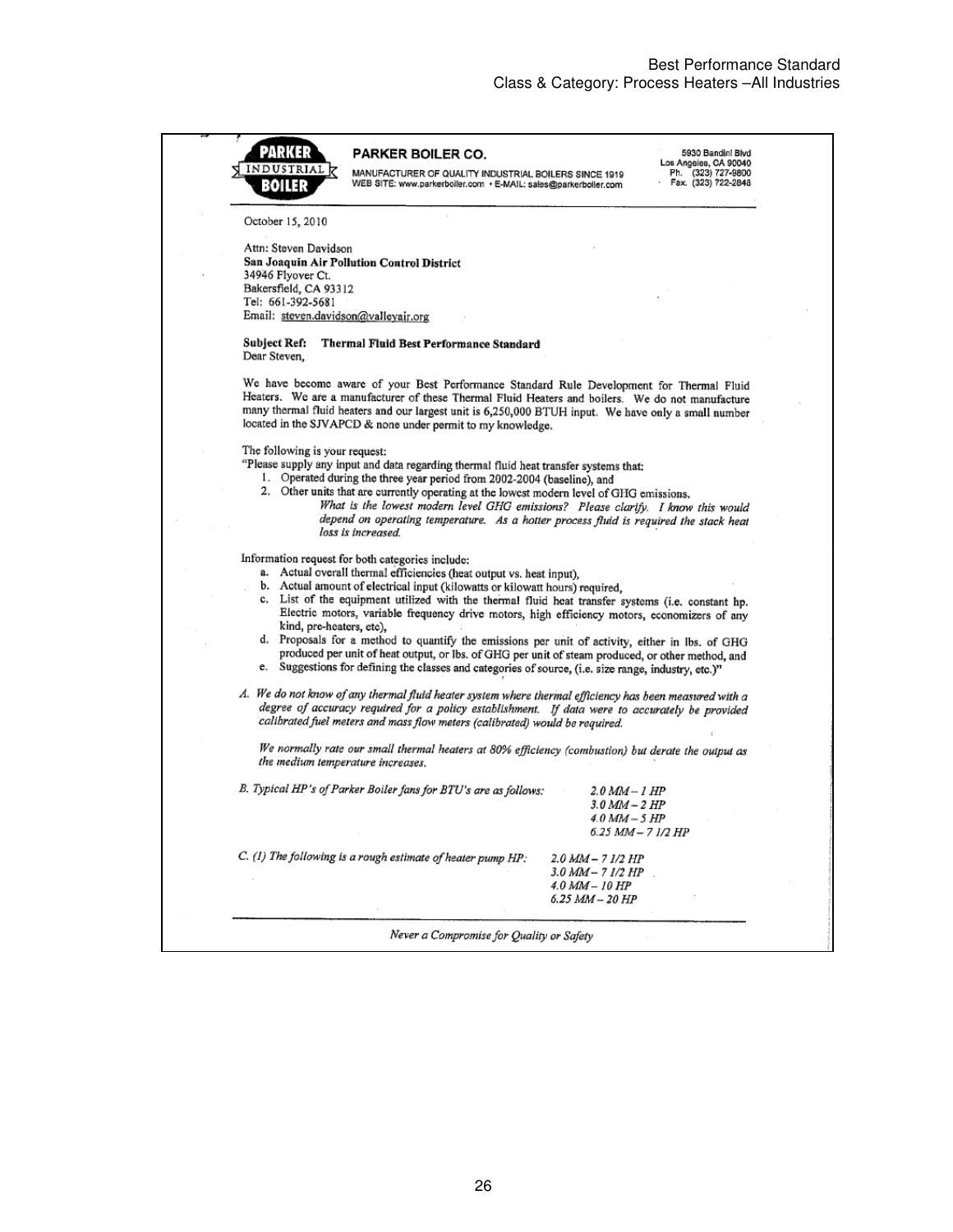يست و

| (2) Economizers are not practical on thermal fluid heaters as the return fluid temperature is very<br>high. If a related water or heat load is always available as a heat sink then the possibility may |  |
|---------------------------------------------------------------------------------------------------------------------------------------------------------------------------------------------------------|--|
|                                                                                                                                                                                                         |  |
| exist to install an economizer to capture heat.                                                                                                                                                         |  |
| D. The emissions per unit of BTUH output delivered to the process should be extremely carefully                                                                                                         |  |
| measured for any policy or rule activity. For UL testing calibrated fuel meters, temperature gauges,                                                                                                    |  |
| and flow meters are required. The testing must be done and witnessed by an independent testing lab.                                                                                                     |  |
| The cost of this testing will be very high on a thermal fluid system. Keep in mind specific heat and                                                                                                    |  |
| specific gravity of the fluid can change significantly from the inlet to outlet of the heater. This type of                                                                                             |  |
|                                                                                                                                                                                                         |  |
| accurate testing is the only acceptable data for this type policy. We are not aware of any site doing                                                                                                   |  |
| this.                                                                                                                                                                                                   |  |
| E. Classes: Of course BTU input size and operating temperature would effect performance.                                                                                                                |  |
|                                                                                                                                                                                                         |  |
| F. Additional Questions:                                                                                                                                                                                |  |
| 1. How many permitted thermal fluid heaters are in the district?                                                                                                                                        |  |
| 2. How many new thermal fluid heaters were permitted in 2010, 2009, and 2008?                                                                                                                           |  |
| Thank you for your consideration.                                                                                                                                                                       |  |
|                                                                                                                                                                                                         |  |
| Yours truly,                                                                                                                                                                                            |  |
|                                                                                                                                                                                                         |  |
|                                                                                                                                                                                                         |  |
| Greg Danenhauer                                                                                                                                                                                         |  |
| Vice President - Engineering                                                                                                                                                                            |  |
| State Of California Registered Professional Mechanical Engineer                                                                                                                                         |  |
| M-21981                                                                                                                                                                                                 |  |
|                                                                                                                                                                                                         |  |
| Member: ASHRAE                                                                                                                                                                                          |  |
| Member: ASPE                                                                                                                                                                                            |  |
| Past Member: California Boiler Inspectors Organization                                                                                                                                                  |  |
| Member: SCAQMD Rule 1146 Advisory Committee                                                                                                                                                             |  |
| 1146.1 Advisory Committee                                                                                                                                                                               |  |
| 1146.2 Advisory Committee                                                                                                                                                                               |  |
| 1121 Advisory Committee                                                                                                                                                                                 |  |
| Contributor to Development of NFPA Standard 87 Recommended Practice for Fluid Heaters 2011 Edition                                                                                                      |  |
| Certified: SCAQMD Portable Analyzer Operation                                                                                                                                                           |  |
|                                                                                                                                                                                                         |  |
|                                                                                                                                                                                                         |  |
|                                                                                                                                                                                                         |  |
|                                                                                                                                                                                                         |  |
|                                                                                                                                                                                                         |  |
|                                                                                                                                                                                                         |  |
|                                                                                                                                                                                                         |  |
|                                                                                                                                                                                                         |  |
|                                                                                                                                                                                                         |  |
|                                                                                                                                                                                                         |  |
|                                                                                                                                                                                                         |  |
| GED/cas                                                                                                                                                                                                 |  |
|                                                                                                                                                                                                         |  |
| C:\Documents and Settings\davidsos\Loog! Settings\Temporary Internet Files\OLKE0\San Jooquin APCD - Thermal Fluid Hester Performance.doc                                                                |  |
|                                                                                                                                                                                                         |  |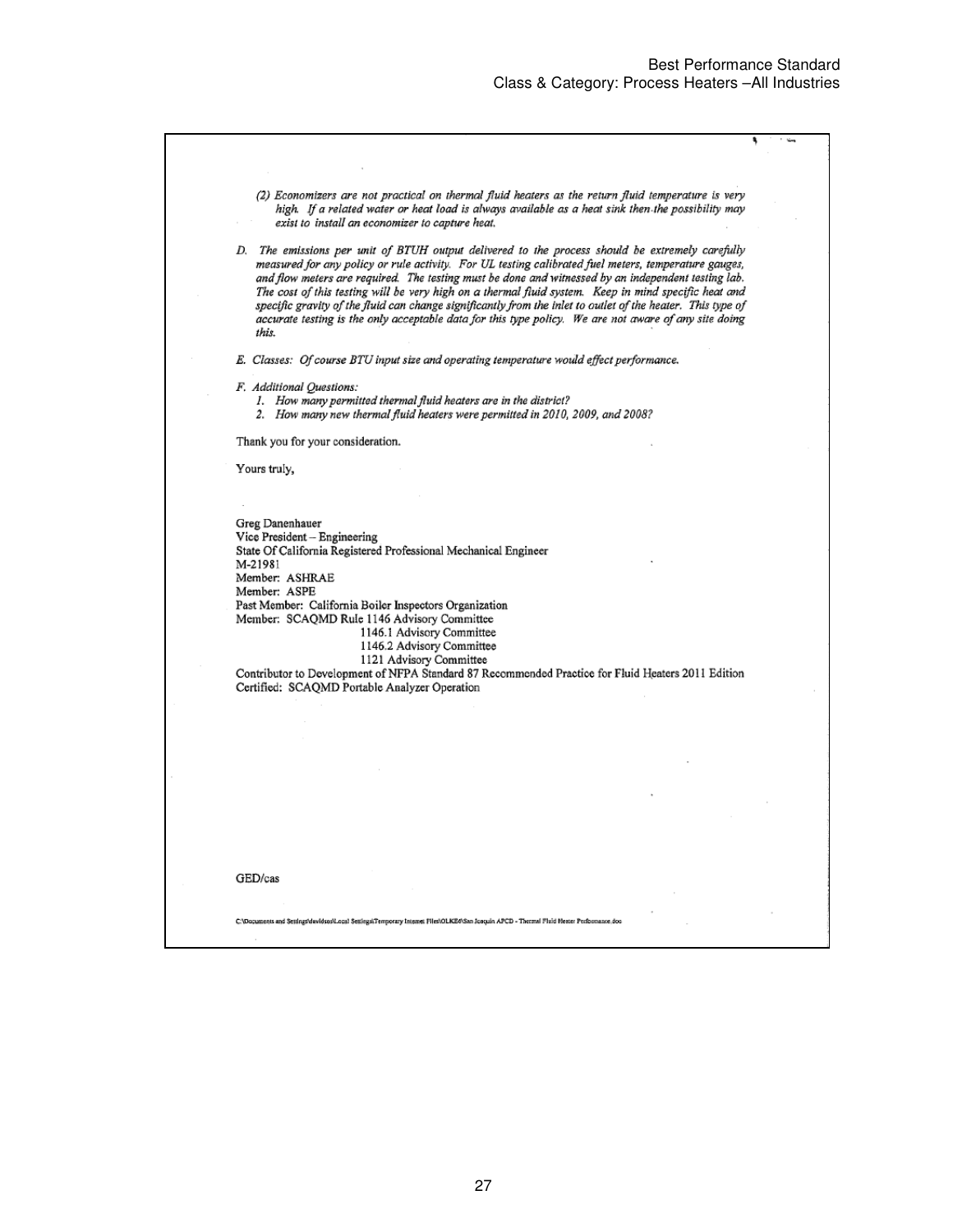# **Appendix 3**

**District Response to Comments**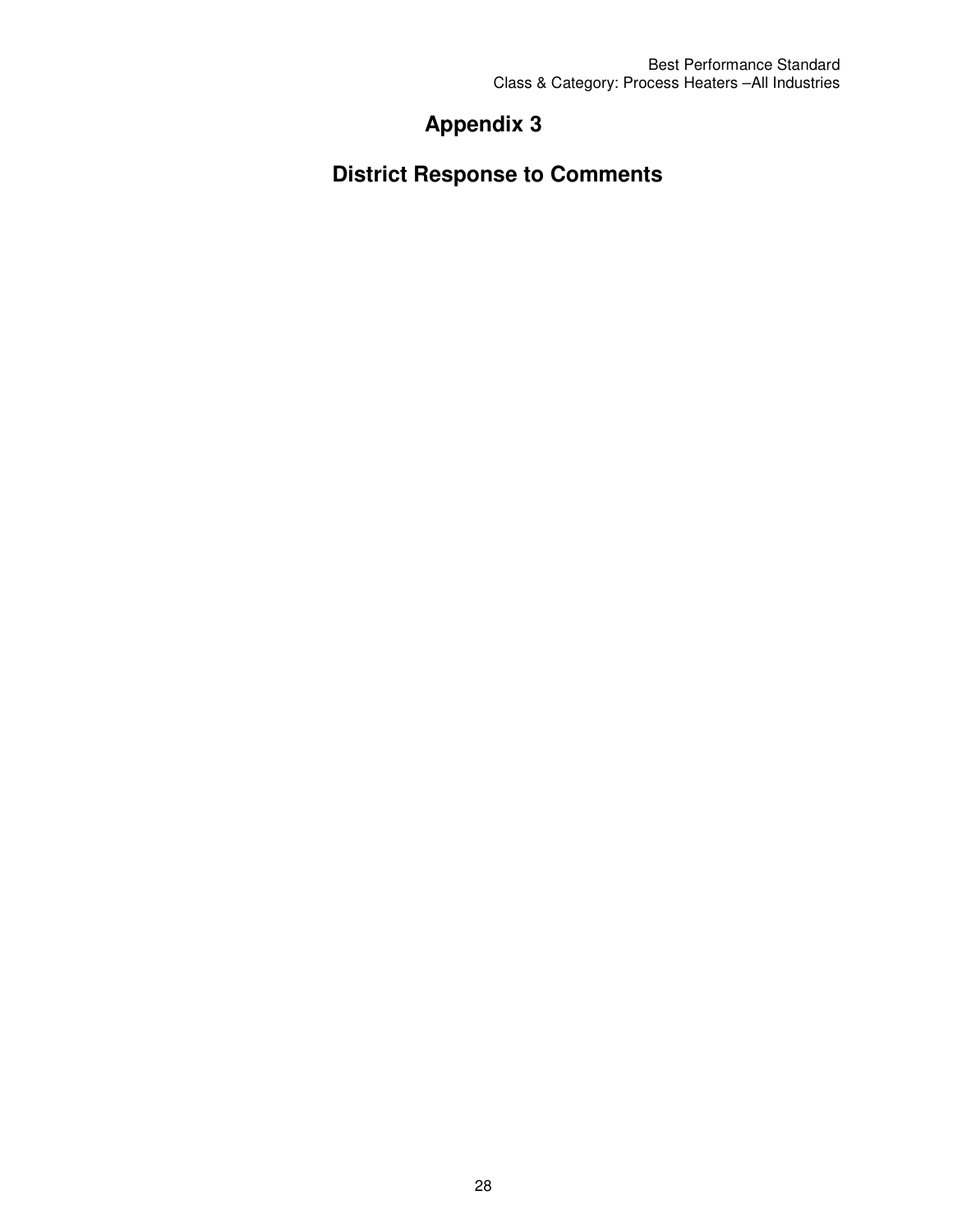## **Email Comments from Rick Martin of Martin Thermal Engineering:**

Comment Summary:

It is inappropriate to apply a thermal efficiency standard to thermal fluid heaters.

District Response:

The District has created a design standard for BPS not a thermal efficiency standard.

Comment Summary:

Fluid heater thermal efficiency is process dependent and should not be regulated generically.

District Response:

BPS is one method of streamlining the Districts CEQA process. A permittee may request the District perform a project specific GHG emissions evaluation demonstrating that project's specific GHG emissions would be reduced or mitigated by at least 29%. Projects achieving at least a 29% GHG emission reduction compared to BAU would be determined to have a less than significant individual and cumulative impact for GHG.

## **Email Comments from Greg Danenhauer of Parker Boiler:**

Comment Summary:

Thermal efficiency of thermal fluid heaters has not been measured with a degree of accuracy to establish policy.

District Response:

The District has created a design standard for BPS.

Comment Summary:

Economizers are not practical on thermal fluid heaters

District Response:

Economizers will not be required to satisfy BPS.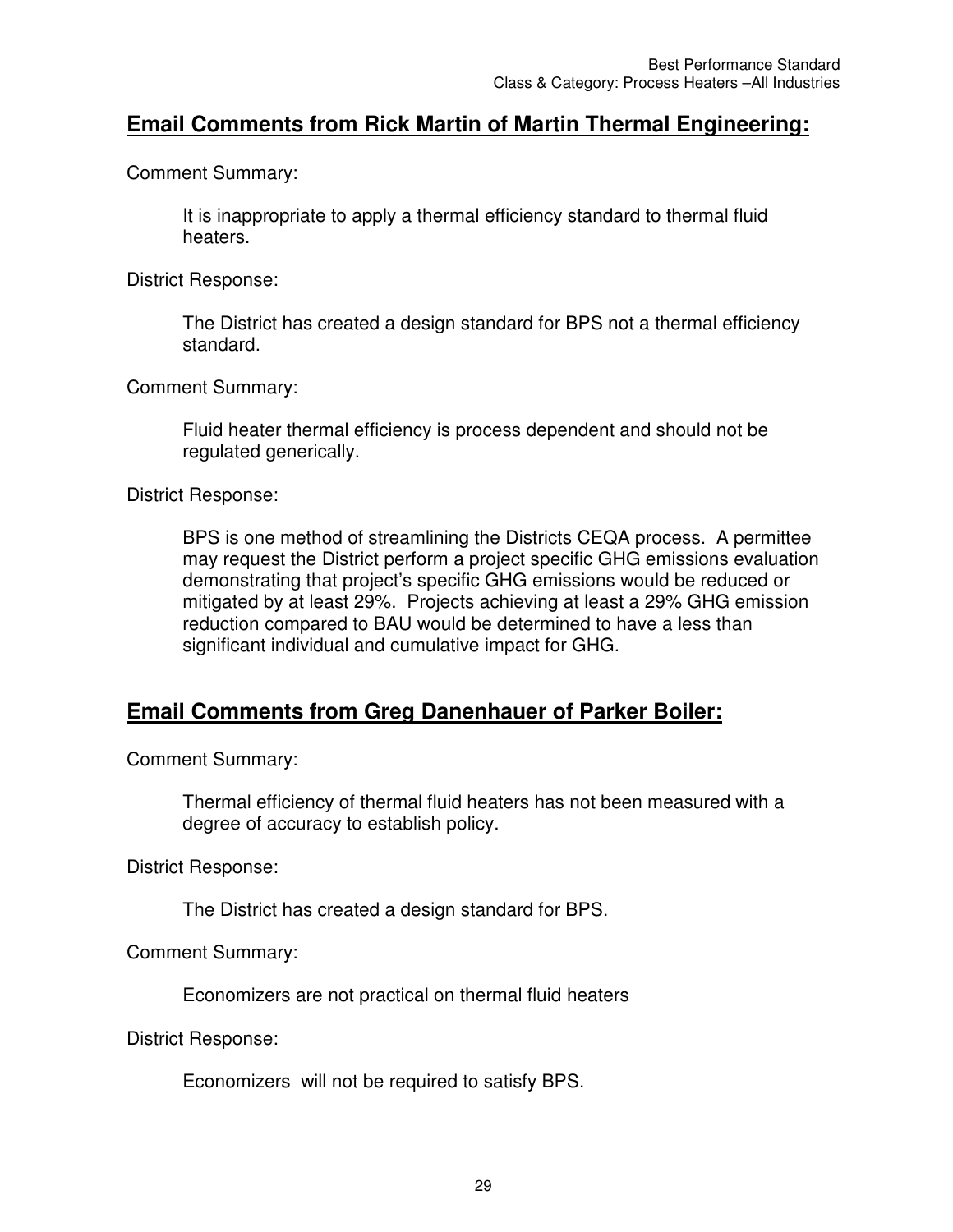Comment Summary:

Emissions per unit of BTUH output delivered to the process should be carefully measured for any Policy.

District Response:

BPS is based on design criteria and not emissions per unit of BTUH output delivered.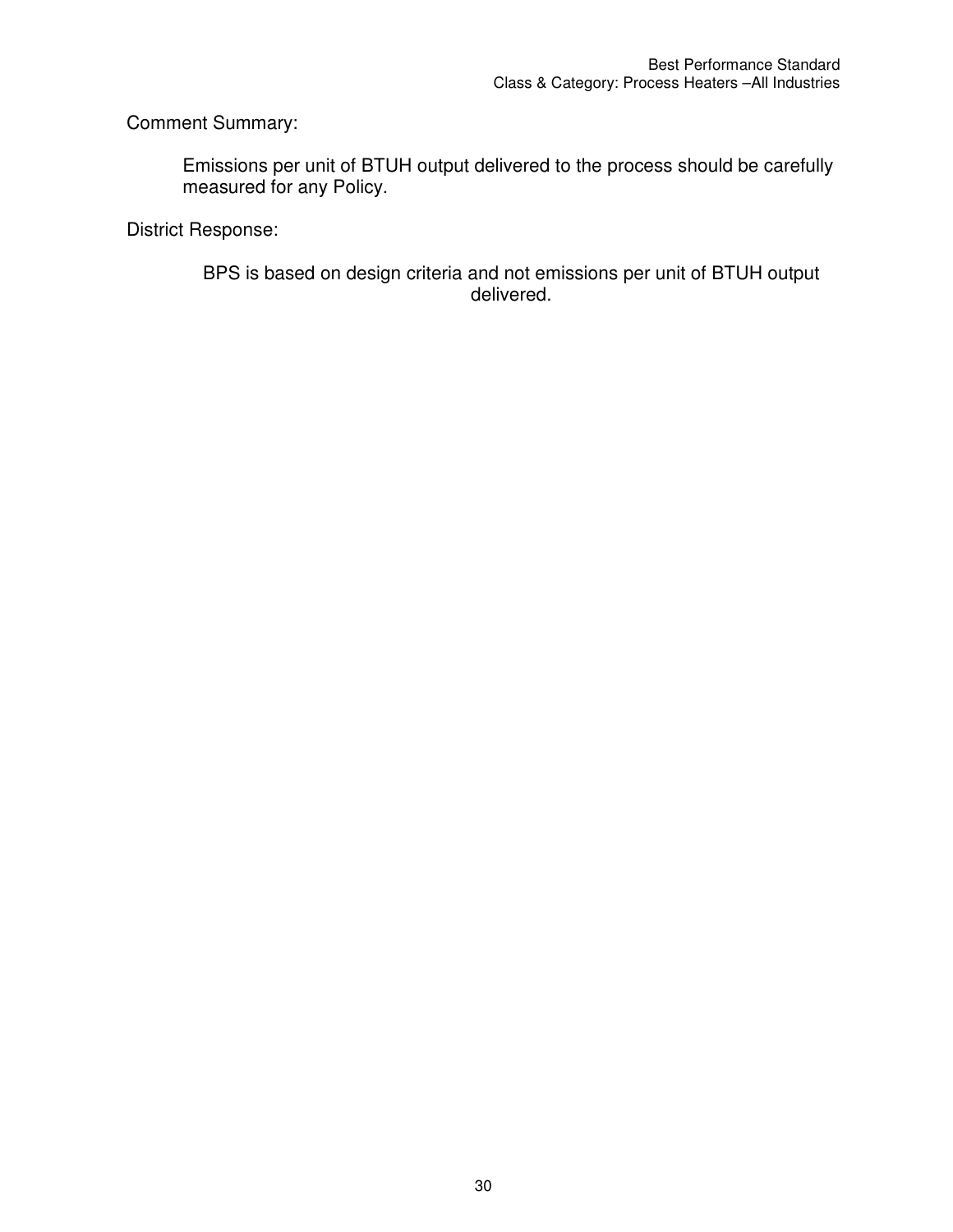## **Appendix 4**

# **Notice of Public Participation: Posting of Draft BPS**